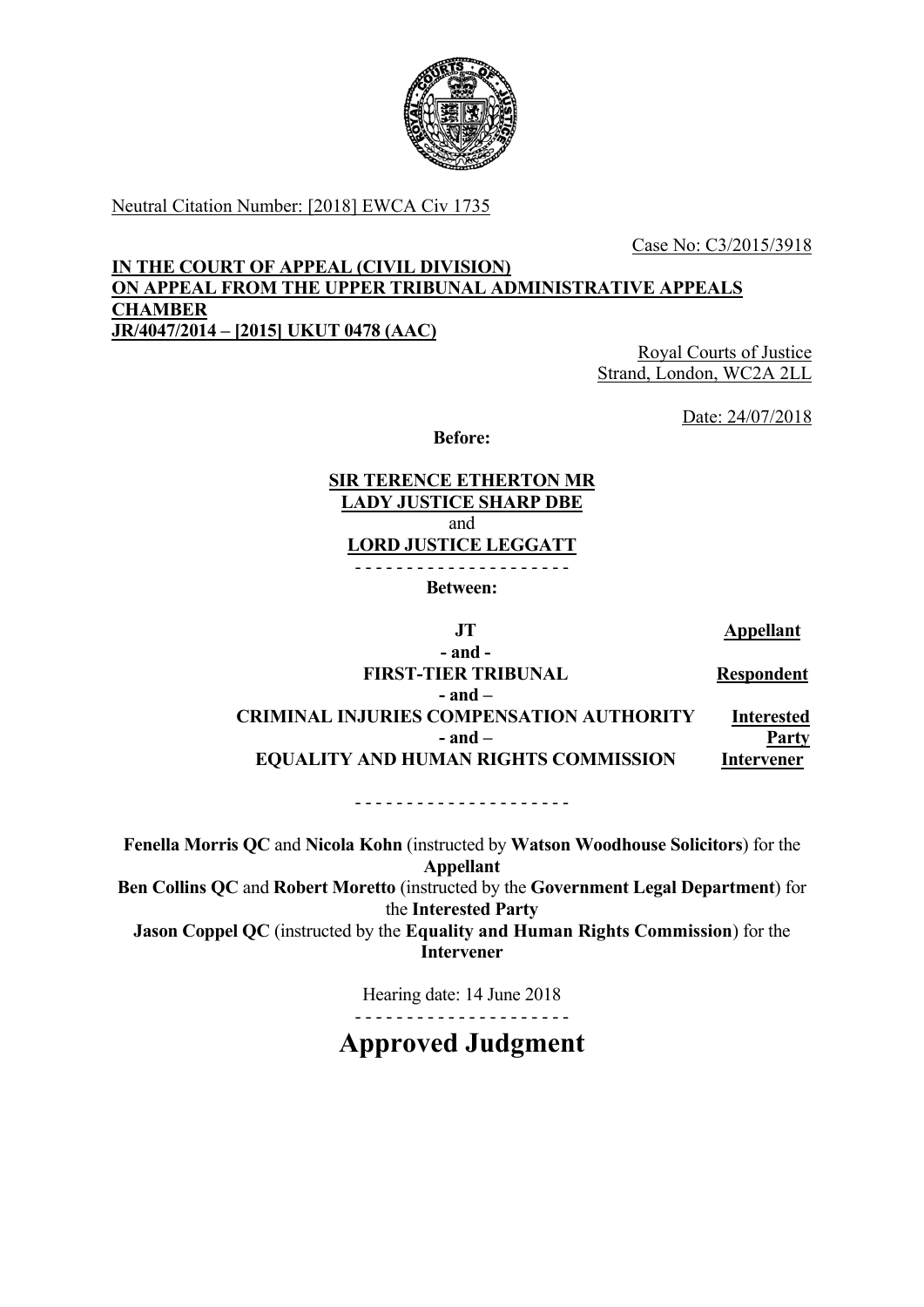### **Lord Justice Leggatt:**

#### *Introduction*

- assaulted and raped by her stepfather in her family home. JT was born in 1963. The three offences of indecency with a child. At a trial in November 2012 he was convicted 1. Repeatedly throughout her childhood, the appellant in this case ("JT") was sexually sexual abuse had started by the time she was five years old and continued until she was aged 17 (in 1979). Many years later JT's stepfather was prosecuted for these crimes. He was charged with eight offences: one of rape, three offences of indecent assault and on all counts and sentenced to 14 years' imprisonment.
- known as the 'same roof' rule. This rule states that an award will not be made in respect assaulted her, they were living together as members of the same family. JT was told 2. There is a statutory scheme under which victims of crimes of violence, including sexual violence, who satisfy certain conditions are entitled to receive from the state an award of compensation for their injuries. In December 2012 JT applied for compensation under this scheme. Her application was rejected on the basis of a rule which has become of a criminal injury sustained before 1 October 1979 "if, at the time of the incident giving rise to that injury, the applicant and the assailant were living together as members of the same family." All the offences committed against JT were committed before 1 October 1979 and, throughout the period when her stepfather raped and sexually that, because of that fact, no award of compensation will be made to her.
- compensation by the 'same roof' rule because she was not living as a member of the 3. By contrast with JT, a relative of hers who gave evidence at the criminal trial has received an award of compensation under the criminal injuries scheme of £1,000 in respect of two incidents of indecent assault by JT's stepfather. Both incidents occurred before 1 October 1979 but, unlike JT, the relative was not barred from receiving same family as her assailant when the incidents occurred.
- 4. In this appeal JT contends that the decision to reject her application for an award of compensation because of the 'same roof' rule was incompatible with article 14 of the European Convention for the Protection of Human Rights and Fundamental Freedoms (the "Convention"), as incorporated into UK law by the Human Rights Act 1998, and was therefore unlawful. Article 14 requires the Convention rights to be secured "without discrimination". The central argument made on JT's behalf is that, in arranging for payments of compensation to persons who sustained injuries from serious crimes of violence before 1 October 1979, it is arbitrary and contrary to article 14 to draw a distinction between those who were living as a member of the same family as their assailant and those who were not, and to allow only persons who were not living as a member of the assailant's family to claim compensation. JT's case is supported by the Equality and Human Rights Commission, which has intervened in the proceedings.
- 5. JT's case is opposed by the Criminal Injuries Compensation Authority ("CICA"). CICA contends that article 14 of the Convention is not applicable in this case because JT's complaint of discrimination does not fall within the ambit of any Convention right and/or because JT has not been treated differently on a ground prohibited by article 14. CICA also argues that there has anyway been no violation of article 14 as the difference in treatment of which JT complains is objectively justifiable.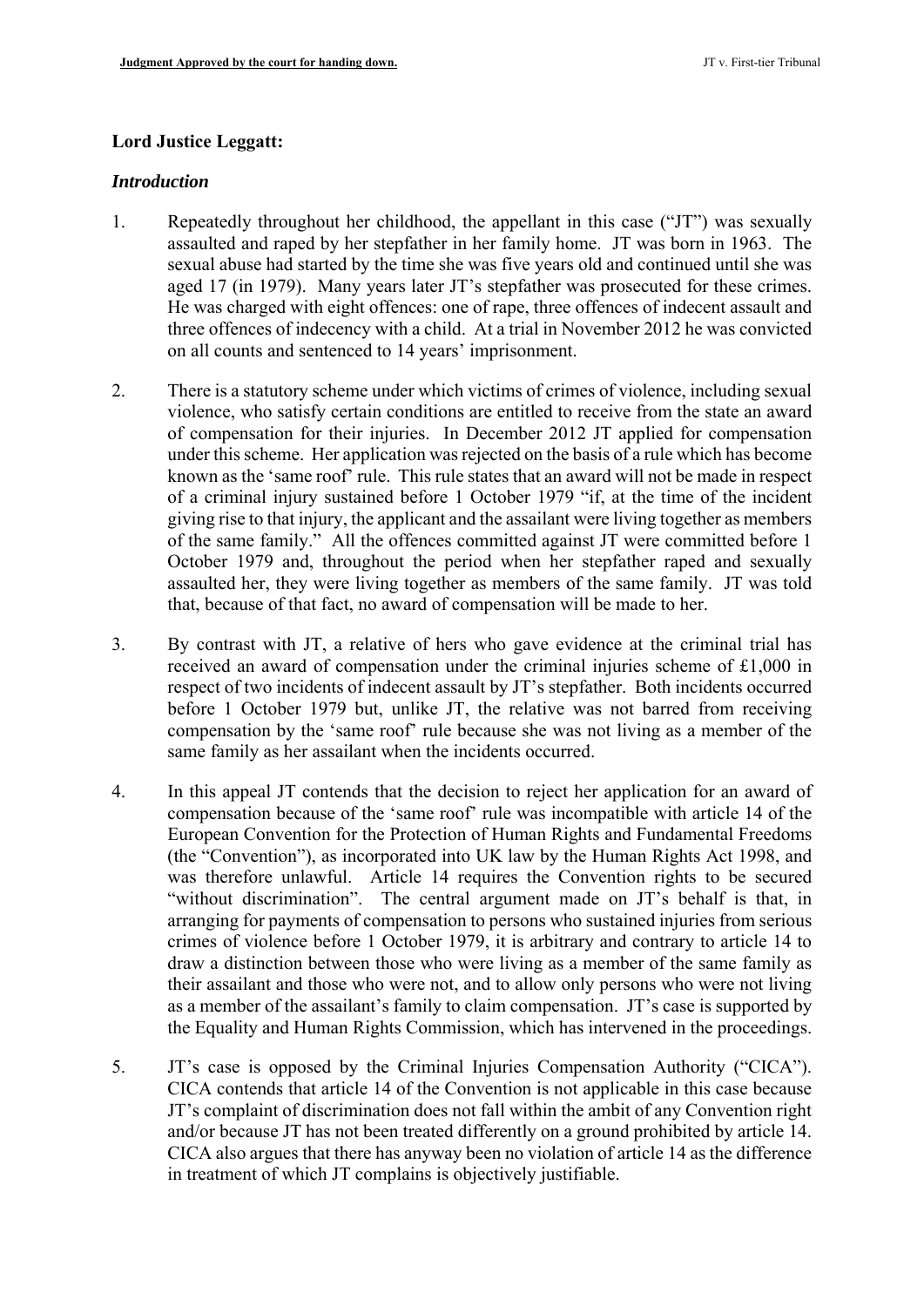6. Before addressing the issues in dispute, I will outline the history of the 'same roof' rule and put it in the wider context of the law governing compensation of criminal injuries.

### *The original scheme*

- 7. The first scheme which provided compensation to victims of crime in Great Britain was introduced in 1964. It was not established by an Act of Parliament but under the Crown's prerogative powers. Payments made under the scheme were made *ex gratia*.
- 8. The 1964 scheme included these provisions:

"6. The Board will scrutinise with particular care all applications in respect of sexual offences or other offences arising out of a sexual relationship, in order to determine whether there was any responsibility, either because of provocation or otherwise, on the part of the victim …

7. Offences committed against a member of the offender's family living with him at the time will be excluded altogether."

9. Explaining the new scheme to the House of Commons on 5 May 1964, the Home Secretary, Mr Henry Brooke, noted that the idea that the victims of crimes should be compensated by state action was comparatively recent. He emphasised the experimental nature of the proposed scheme and the fact that nobody could tell how many claims there would be. He explained the decision to exclude offences committed against a member of the offender's family living with him at the time of the offence in this way:

> "We feel that the difficulties in clearly establishing the facts and ensuring that the compensation does not, in the end, benefit the offender are so great that these offences should be excluded, at least from an experimental scheme."

10. In winding up the debate, the Joint Under-Secretary of State for the Home Department, Ms Mervyn Pike, gave this further elucidation:

> "This part of the scheme was intended primarily to exclude an attack by a husband on a wife, or vice versa, where compensation might benefit the offender, and where the facts would be difficult to ascertain."

 of a sexual assault or other crimes committed by a family member living with them at No mention was made in the debate of the position of children who might be the victims the time.

# *The 1979 reform*

11. In 1979 a new compensation scheme was introduced which made a substantial change to the 'same roof' rule. Para 8 of the 1979 scheme provided:

> "Where the victim and any person responsible for the injuries which are the subject of the application (whether the person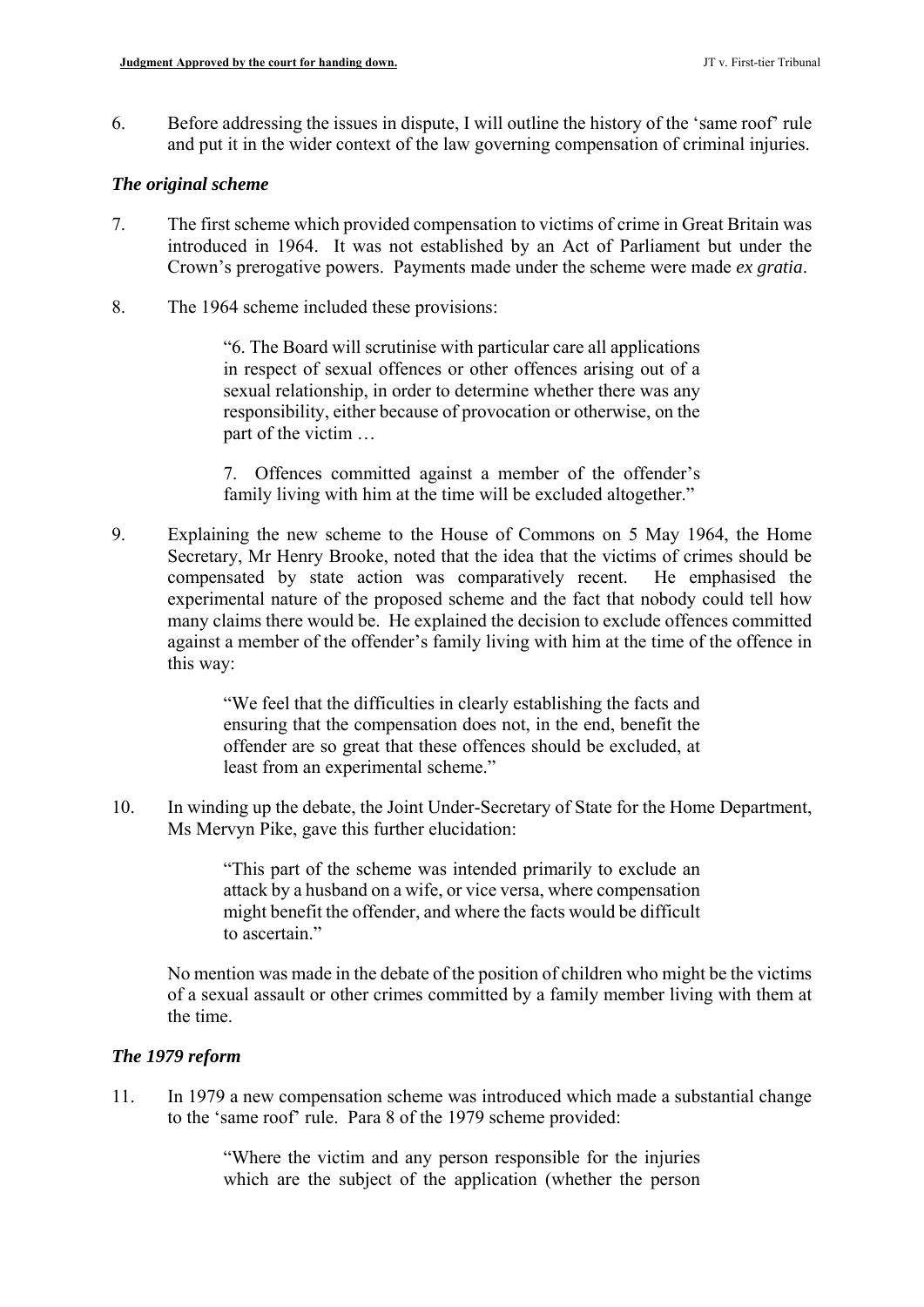actually inflicted them or not) were living in the same household at the time of the injuries as members of the same family, compensation will be paid only where –

(a) the person responsible has been prosecuted in respect of the offence, except where the Board consider that there are practical, technical or other good reasons why a prosecution has not been brought; and

(b) the injury was one for which compensation … of not less than £500 would be awarded; and

(c) in the case of violence between adults in the family, the Board are satisfied that the person responsible and the applicant stopped living in the same household before the application was made and seem unlikely to live together again; and

(d) in the case of an application under this para by or on behalf of a minor, i.e. a person under 18 years of age, the Board are satisfied that it would not be against the minor's interests to make a full or reduced award."

12. The 1979 scheme applied only to injuries incurred on or after 1 October 1979 (see para 25 of the scheme). Applications in respect of injuries incurred before that date continued to be dealt with under the previous scheme (ibid) which contained the original version of the 'same roof' rule.

#### *The Compensation Convention*

- 13. In 1983 the Council of Europe adopted the European Convention on the Compensation of Victims of Violent Crimes. The United Kingdom ratified this Convention on 7 February 1990 and it entered into force for the UK on 1 June 1990.
- directly attributable to an intentional crime of violence." The Explanatory Report 14. Article 2 of the Compensation Convention imposes an obligation on a contracting state, when compensation is not fully available from other sources, to contribute to compensate "those who have sustained serious bodily injury or impairment of health makes it clear that the crimes covered by the Convention include rape. Certain very limited circumstances in which compensation may be reduced or refused – none of which is relevant for present purposes – are set out in article 8.

# *The 1995 Act*

15. Awards of compensation for criminal injuries were put on a statutory basis in England and Wales (and Scotland) by the Criminal Injuries Compensation Act 1995. Section 1 of the 1995 Act provides that the Secretary of State shall make arrangements for the payment of compensation to, or in respect of, persons who have sustained one or more criminal injuries and that such arrangements shall include the making of a scheme providing, in particular, for (a) the circumstances in which awards may be made, and (b) the categories of person to whom awards may be made. Section 11 provides for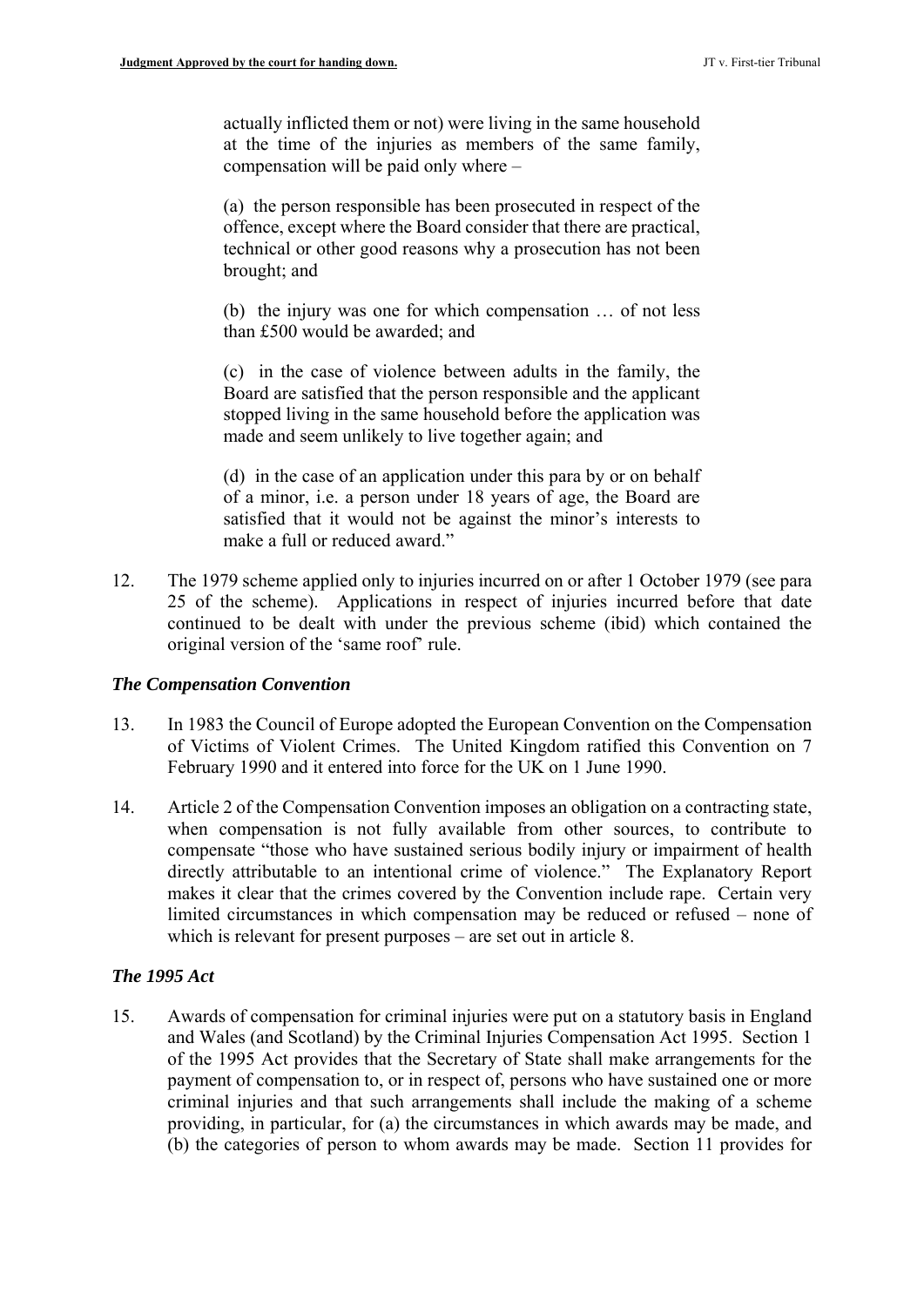Parliamentary control of the scheme by requiring a draft of the scheme to be approved by a resolution of each House of Parliament.

 members of the same family. Where a case was not ruled out by this provision but at 16. The first scheme made under the 1995 Act came into force on 1 April 1996 and applied to all applications received on or after that date. The 1996 scheme contained a rule (at para 7(b)) that no compensation would be paid where the injury was sustained before 1 October 1979 and the victim and the assailant were living together at the time as the time when the injury was sustained the victim and assailant were living in the same household as members of the same family, the scheme provided (in para 16) that "an award will be withheld unless:

> "(a) the assailant has been prosecuted in connection with the offence, except where a claims officer considers that there are practical, technical or other good reasons why a prosecution has not been brought; and

> (b) in the case of violence between adults in the family, a claims officer is satisfied that the applicant and the assailant stopped living in the same household before the application was made and are unlikely to share the same household again."

17. These rules were retained in the same form when new statutory schemes were made in 2001 and 2008.

# *The EU Council Directive*

18. On 29 April 2004 the Council of the European Union adopted a Directive (2004/80/EC) relating to compensation to crime victims. Article 12(2) states:

> "All Member States shall ensure that their national rules provide for the existence of a scheme on compensation to victims of violent intentional crimes committed in their respective territories, which guarantees fair and appropriate compensation to victims."

# *The 2012 consultation*

- 19. Substantial reforms were made to the arrangements for the payment of compensation for criminal injuries made under the 1995 Act when the current scheme was introduced in 2012. The reforms were preceded by a consultation. The consultation paper published by the Ministry of Justice ("Getting it right for victims and witnesses") described a review of the scheme as "long overdue" and noted that "it takes place in a difficult financial climate" (para 23). The consultation paper explained that the aim of the government's proposals for reform was to reduce the cost of the scheme whilst protecting awards to those most seriously injured by violent and sexual crime (ibid).
- 20. In formulating the government's proposals, the following principles were said to have been taken into account (para 172):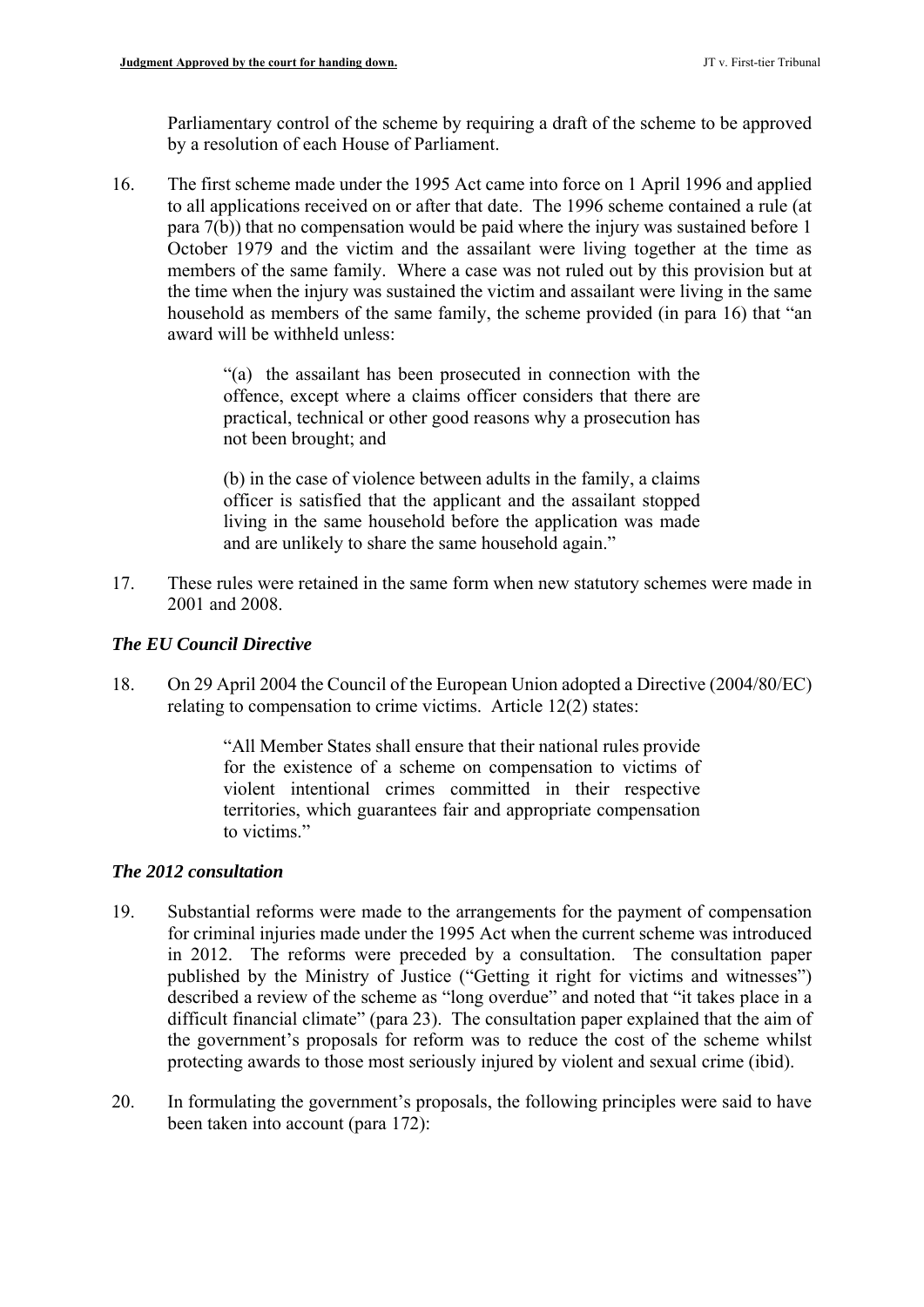- **"The need to protect payments to those most seriously affected by their injuries**, measured by the initial severity of the injury, the presence of continuing on ongoing effects, and their duration.
- particularly difficult to quantify, for example sexual **Recognition of public concern for particularly vulnerable groups and for those who have been the victims of particularly distressing crimes**, even though the injury may not be evident, or the effects are assaults and physical abuse of adults and children.
- **Consideration of alternative provision**. Our proposals take into account the availability of other services and resources (e.g. state benefits) a victim may be entitled to receive to meet the needs arising from the injury.
- **Making the scheme simpler and easier for victims to understand**. Our proposals clarify the eligibility criteria and the evidence victims need to provide to make an application to the scheme.
- **Ensuring proposals comply with our legal obligations, both domestic and European**, and that we have shown due regard, through analysis and consultation, to the effects on those protected under equality legislation, for example disabled people, women and those from minority ethnic communities."
- 21. A high-level summary of the proposals (at para 174) stated on the subject of "eligibility":

 "We propose that eligibility to claim from the Scheme should be tightly drawn so as to restrict awards to blameless victims of crime who fully cooperate with the criminal justice process, and close bereaved relatives of victims who die as a result of their injuries…"

22. In a section which addressed the scope of the scheme in more detail, the paper stated (para 178):

> "The main purpose of the Scheme is to provide payments to those who suffer serious physical or mental injury as the direct result of deliberate violent crime, including sexual offences, of which they are the innocent victims. This purpose underpins all of our proposals, and it reflects the current Scheme."

 of a victim's pain and suffering. Injuries were divided into bands according to the severity of the injury and the type of offence, with the least serious injuries in Band 1 and the most severe in Band 25. For each band the amount awarded was fixed by the 23. The then current scheme applied a tariff to set the amount of awards made in recognition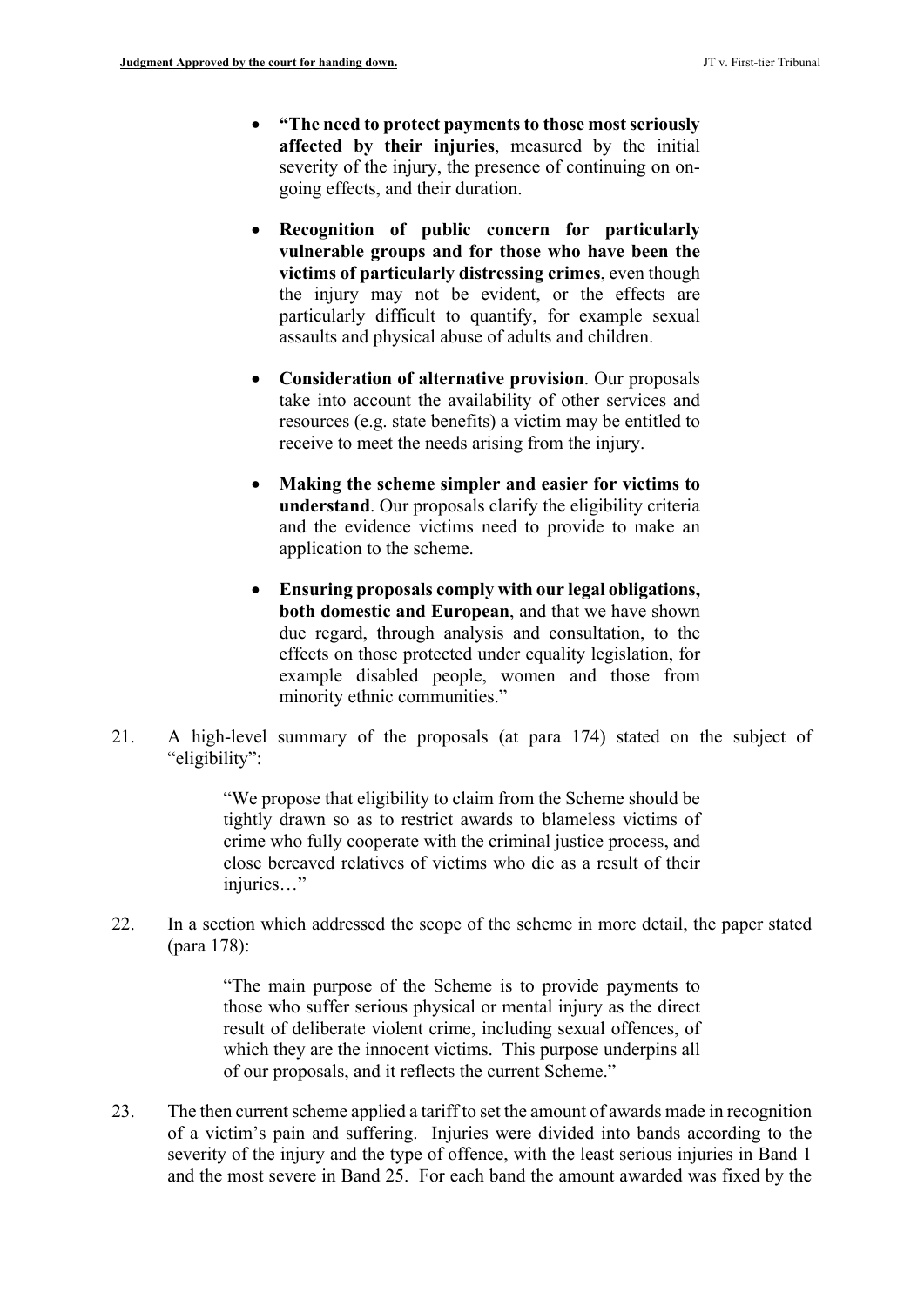tariff, with the lowest award being £1,000 for injuries in Band 1 and the highest award being £250,000 for injuries in Band 25. In the consultation paper the government proposed to remove tariff Bands 1 to 5 except in relation to sexual offences and patterns of physical abuse, to reduce the size of awards in Bands 6 to 12 (subject to the same exception) and to maintain the level of awards for the top 13 bands at their existing levels. The policy of protecting awards for victims of sexual offences was explained as follows (para 221):

 relationship problems and long-lasting emotional distress. We more concerned to avoid sexual violence than physical violence. "Evidence suggests that victims of sexual offences may suffer a wide range of effects that go beyond the physical and psychological, including reduction in the quality of life, think that the public views these crimes as particularly serious and this is backed up by research which indicates that people are We think that this wider impact upon victims and the level of public concern make these offences particularly significant. For these reasons we think awards specifically in respect of sexual offences merit being safeguarded, wherever in the tariff they currently appear."

- exclude from the scope of the scheme. No mention was made either in this section or anywhere else in the consultation paper of the intention to exclude from the scheme 24. The consultation paper included a section discussing "express exclusions" (paras 185-186) which specified a number of circumstances that the government intended to cases involving injuries sustained before 1 October 1979 where the victim and the assailant were living together as members of the same family at the time of the offence.
- 25. That rule and the intention to retain it were, however, mentioned in an Equality Impact Assessment which accompanied the consultation paper. This assessment explained the history of the 'same roof' rule as follows (paras 166-167):

"Where crime occurred before 1 October 1979, an earlier Scheme applied which precluded compensation from being awarded if the applicant and assailant were living together in the same household. This was designed to prevent the assailant from benefiting from an award.

In 1979, following a review, the rules changed. For offences committed after 1 October 1979, an award could be made where the assailant and applicant lived together so long as the assailant has been prosecuted in connection with the offence, or a claims officer considers there are good reasons why a prosecution has not been brought; and, in the case of adults in the family, the claims officer is satisfied that the applicant and assailant stopped living together and are unlikely to do so again. For offences committed before 1 October 1979, the original rules still apply."

26. The Equality Impact Assessment stated that the government intended to retain "these rules designed to prevent an assailant benefiting from an award," both in relation to incidents before and after 1 October 1979 (para 176). The only qualification to this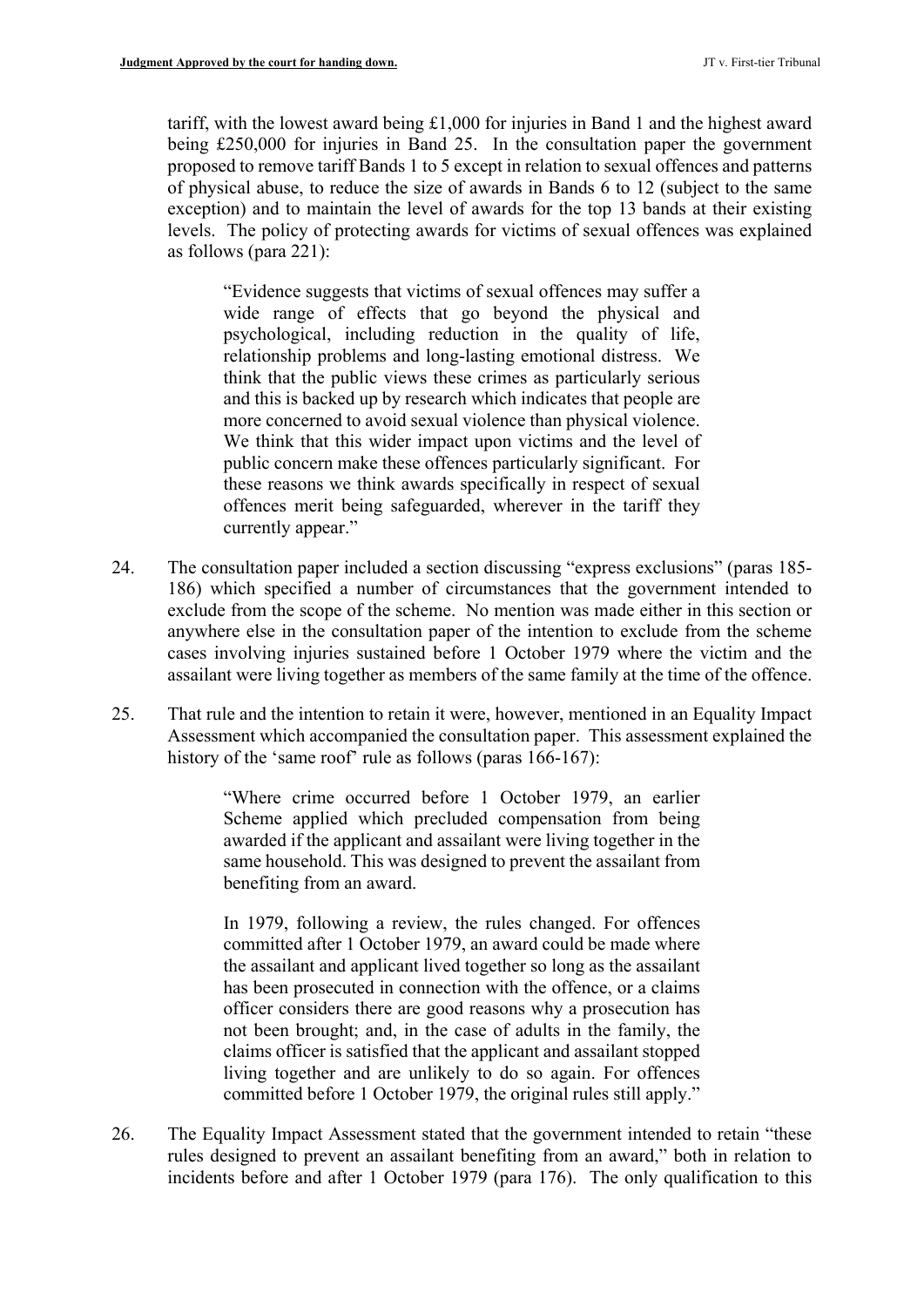policy was that, in respect of incidents on or after 1 October 1979, it was proposed to remove the restriction that an award will not be made unless a prosecution has been brought (or there are good reasons why not). The reason for this was because:

 "we consider that the rules on cooperation with the criminal justice system and the requirement that the victim and the assailant no longer live together should be sufficient to ensure that the offender does not benefit from the award and, if possible, is brought to justice."

27. The Equality Impact Assessment considered the potential impact of the government's proposals on the protected characteristics of disability, race, religious belief and sex, and stated in relation to sex (para 174):

> "In the case where injury was sustained before 1 October 1979, we have considered that the majority of cases may involve female applicants who have suffered historic abuse."

28. Under the heading "Reason for policy and mitigating actions", the following explanation in the assessment was given of the proposal not to change the 'same roof' rule in relation to injuries sustained prior to 1 October 1979 (paras 177-178):

> rather than retrospectively. This was a legitimate choice made "This rule was changed in 1979 to make it easier for victims of crime in their own homes to claim compensation. However, at that time the decision was taken to change the rules prospectively at the time, and was in line with the general approach that changes are ordinarily made going forward, rather than in respect of historic claims. The rule has therefore been a feature of every Scheme since 1979.

> for CICA and could create difficulties for claims officers in In the light of the potential impacts of retaining the rule, we have considered whether the Secretary of State, if he has power to do so, should amend the rule in relation to injuries sustained before 1 October 1979. We have concluded that it is justified to retain that rule on the basis that one of the aims of the Scheme reforms is to reduce the burden on the taxpayer and make the Scheme sustainable in the long term. On that basis, and taking into account the consultation proposals to reduce elements of compensation in the Scheme in the future, and restrict its scope, we do not propose to increase the Scheme's potential liability in an uncertain way in respect of injuries sustained between 1964 and 1979, more than 30 years ago. To open the Scheme up in this way would also involve a significant administrative burden establishing the link between the offence and the injuries."

 did not include any estimate of what the cost of abolishing the 'same roof' rule for 29. The consultation paper was also accompanied by an economic impact assessment. This injuries sustained before 1 October 1979 might be.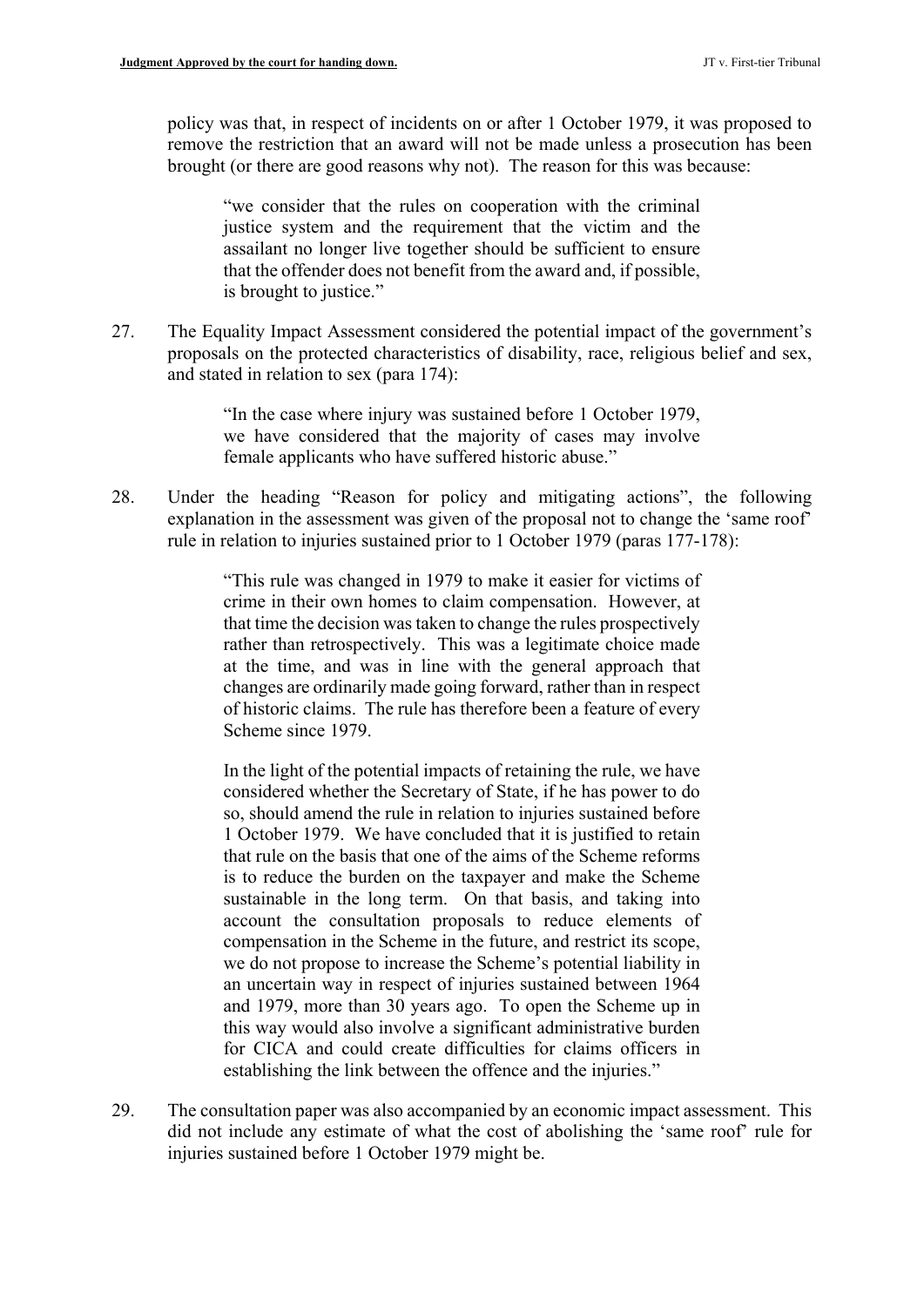- 30. The government response to the consultation, published in July 2012, announced certain changes to the detail of the proposals following the consultation but none that is material for present purposes. The response reaffirmed the principles quoted at para 20 above and stated that the final proposals "remain consistent with these principles" (para 151).
- to the consultation. This confirmed the decision to retain the 'same roof' rule in relation 31. An updated Equality Impact Assessment was published with the government's response to injuries sustained before 1 October 1979. The reasons for retaining this rule given in the initial assessment (quoted at para 28 above) were repeated in identical terms.

### *The 2012 scheme*

- 32. The 2012 scheme came into force on 27 November 2012 and applies to applications for compensation received by CICA on or after that date (see para 2).
- being a direct victim of a crime of violence ..." The definition of a "crime of violence" 33. Para 4 sets out the basic requirement of eligibility for an award under the scheme as being that a person has sustained a criminal injury which is "directly attributable to their in Annex B includes "a sexual assault to which a person did not in fact consent".
- 34. For present purposes, the key provisions of the 2012 scheme are paras 17 and 19 to 21. These state:

"17. … a person is eligible for an award under this scheme only in relation to a criminal injury sustained on or after 1 August 1964.

…

19. An award will not be made in respect of a criminal injury sustained before 1 October 1979 if, at the time of the incident giving rise to that injury, the applicant and the assailant were living together as members of the same family.

20. An award will not be made in respect of a criminal injury sustained on or after 1 October 1979 if, at the time of the incident giving rise to the injury, the applicant and the assailant were adults living together as members of the same family, unless the applicant and the assailant no longer live together and are unlikely to do so again.

21. An award will not be made if an assailant may benefit from the award."

35. The ordinary time limit for making an application for an award under the scheme is two years from the date of the incident giving rise to the criminal injury (see para 87). However, where the applicant was a child under the age of 18 on the date of the incident giving rise to the criminal injury and the incident is reported to the police after the applicant's 18<sup>th</sup> birthday, the two year period runs from the date of the first report to the police: see para 88(1). This is subject to a proviso that the application will only be accepted if a claims officer is satisfied that the evidence presented in support of the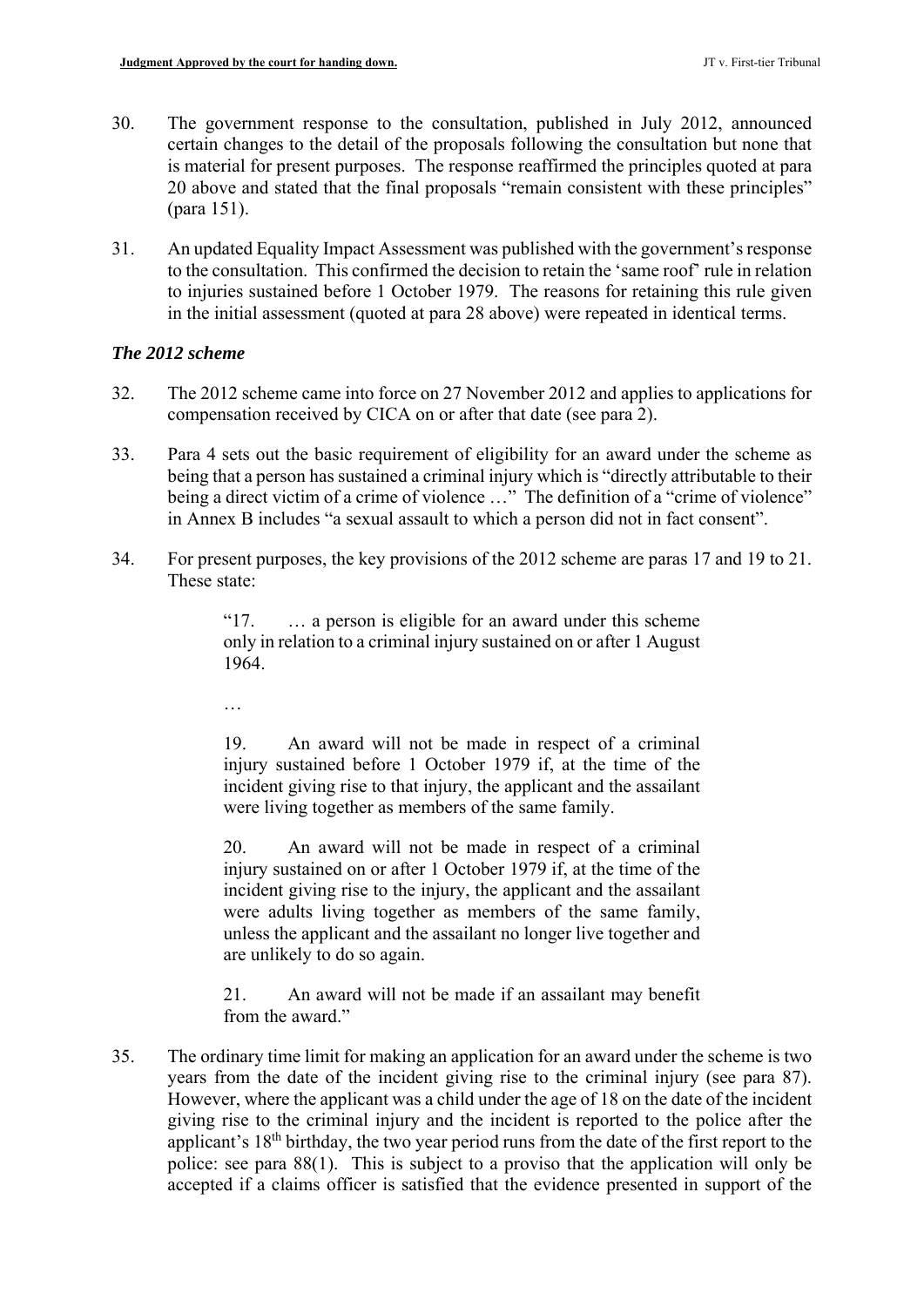the evidence presented in support of the application means that it can be determined application means that it can be determined without further extensive enquiries by a claims officer: see para 88(2). There is also a more general power under para 89 to extend the period for making an application where the claims officer is satisfied that (a) due to exceptional circumstances the applicant could not have applied earlier, and (b) without further extensive enquiries by a claims officer.

36. Para 125 of the 2012 scheme permits an applicant who is dissatisfied with a decision to appeal to the First-tier Tribunal.

### *Procedural history of this case*

- because of the 'same roof' rule contained in para 19 of the 2012 scheme. An appeal to the First-tier Tribunal failed for the same reason. JT then applied to the Upper Tribunal Administrative Appeals Chamber for judicial review of that decision. Her claim for 37. As mentioned earlier, when JT applied to CICA for an award of compensation for her injuries, her application was rejected on the ground that she is not eligible for an award judicial review was made on a number of grounds including arguments that the 'same roof' rule discriminated against JT unlawfully on the basis of her age contrary to the Equality Act 2010 and/or the Human Rights Act 1998. Upper Tribunal Judge Turnbull dismissed the claim for reasons given in a judgment dated 1 September 2015: [2015] UKUT 0478 (AAC).
- 38. On this appeal the arguments based on the Equality Act 2010 have not been pursued. JT's case has been advanced solely on the basis that the decision of the First-tier Tribunal was unlawful because applying the 'same roof' rule was incompatible with article 14 of the Convention.

#### *The issues*

39. Article 14 of the Convention states:

#### "*Prohibition of discrimination*

The enjoyment of the rights and freedoms set forth in this Convention shall be secured without discrimination on any ground such as sex, race, colour, language, religion, political or other opinion, national or social origin, association with a national minority, property, birth or other status."

 relevantly similar, this depends on whether there is an objective and reasonable 40. To determine whether applying para 19 of the 2012 scheme is incompatible with article 14, three questions need to be answered. The first is whether the difference in treatment of which JT complains concerns the enjoyment of a right set forth in the Convention – the test for this purpose being whether the facts of the case fall "within the ambit" of a Convention right. The second question is whether the difference in treatment is on the ground of a "status" which falls within article 14. The third question is whether the difference in treatment amounts to "discrimination" prohibited by article 14. Where the claimant has been treated differently from a class of persons whose situation is justification for the difference in treatment.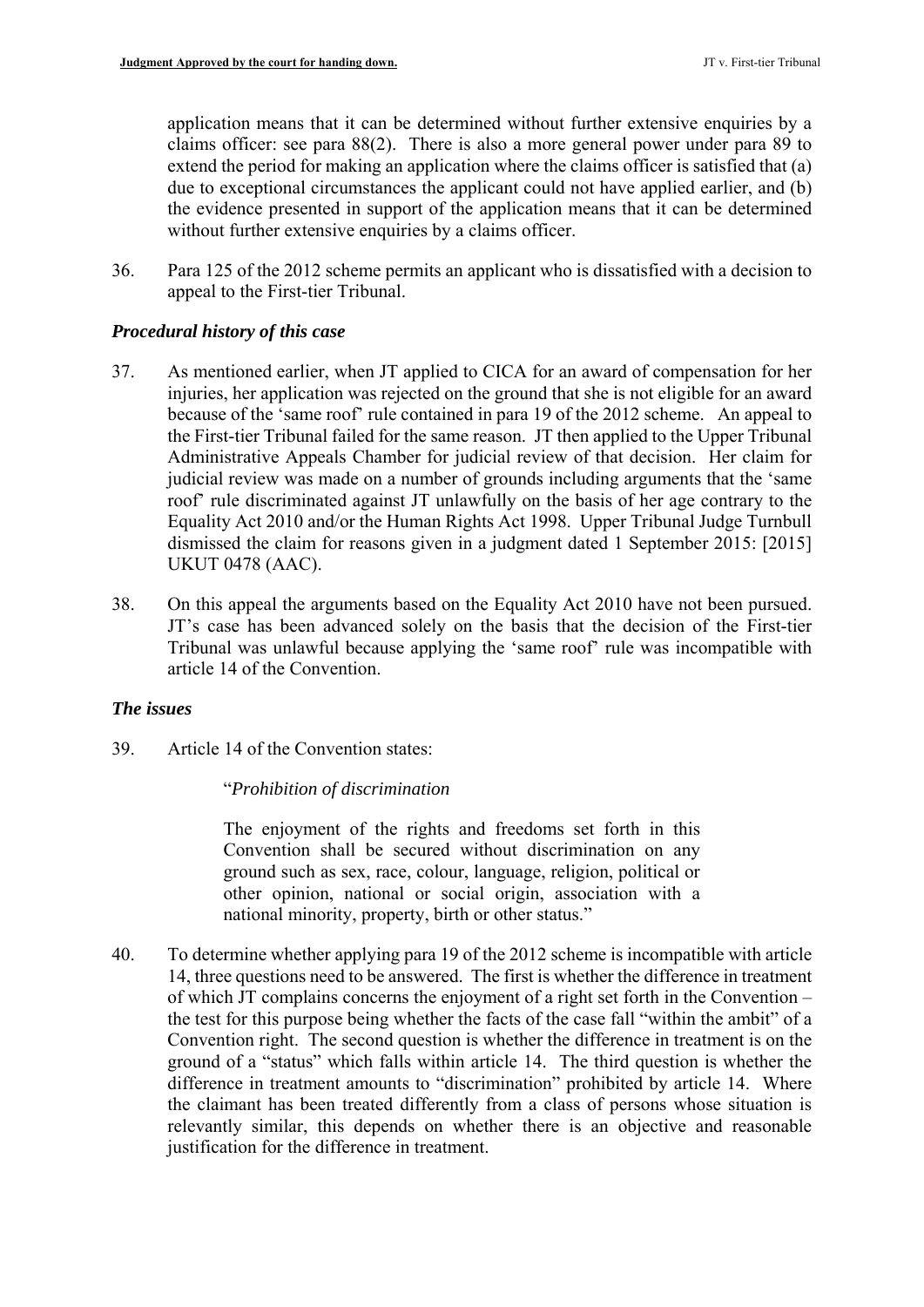- 41. Each of these three questions is in issue on this appeal. There are also issues as to the correct test to apply in determining whether any relevant difference in treatment was justified and as to the appropriate remedy if a violation of article 14 is found.
- 42. I will address these issues in turn, starting with the question of whether JT's complaint is within the ambit of a Convention right.

# *The test of ambit*

- it must do so in a manner compatible with article 14. In the phrase favoured by the Court, article 14 applies to those additional rights falling "within the ambit" of any to set up a publicly funded school of any particular kind, if the state did set up such a 43. As its opening words make clear, article 14 is not a freestanding prohibition of discriminatory treatment. It applies only in the context of securing the rights and freedoms set forth in the Convention. But this does not mean that the scope of article 14 is limited to cases where there has been a breach of another Convention right. The European Court of Human Rights has held that, where a contracting state goes further than the Convention requires in protecting any of the rights set forth in the Convention, Convention article for which the state has voluntarily decided to provide. Thus, in the *Belgian Linguistic* case (1979-80) 1 EHRR 252 the court held that, although the right to education protected by article 2 of Protocol 1 did not place an obligation on the state school, it could not impose entrance requirements which were discriminatory. Likewise, the right to respect for private and family life protected by article 8 does not confer a right to adopt a child, but if the state makes legislative provision for adoption it must do so in a non-discriminatory manner: see *EB v France* (2008) 47 EHRR 21. So too article 8 does not oblige a state to allow non-national spouses of immigrants to join them, but where national legislation confers such a right it must do so in a nondiscriminatory manner: see *Hode and Abdi v United Kingdom* (2013) 56 EHRR 27. Numerous further examples could be given.
- 44. In the present case the Convention article on which JT relies to engage article 14 is article 1 of Protocol 1 ("article 1P1"). This states:

"Every natural or legal person is entitled to the peaceful enjoyment of his possessions. No one shall be deprived of his possessions except in the public interest and subject to the conditions provided for by law and by the general principles of international law. …"

 intangible rights and legitimate expectations to payments or assets of various kinds. In The European Court of Human Rights has interpreted the concept of "possessions" broadly. As well as tangible property, the term has been held to include various the Court's earlier case law, however, rights to pensions and other benefits provided by the state were only considered to amount to "possessions" within the meaning of article 1P1 if they were financed by individual contributions made to a specific fund.

#### *The Stec case*

45. Given the variety of ways in which social security schemes are funded and the fact that there is often no direct link between contributions and benefits, this approach appeared increasingly artificial. The Grand Chamber of the European Court confronted the issue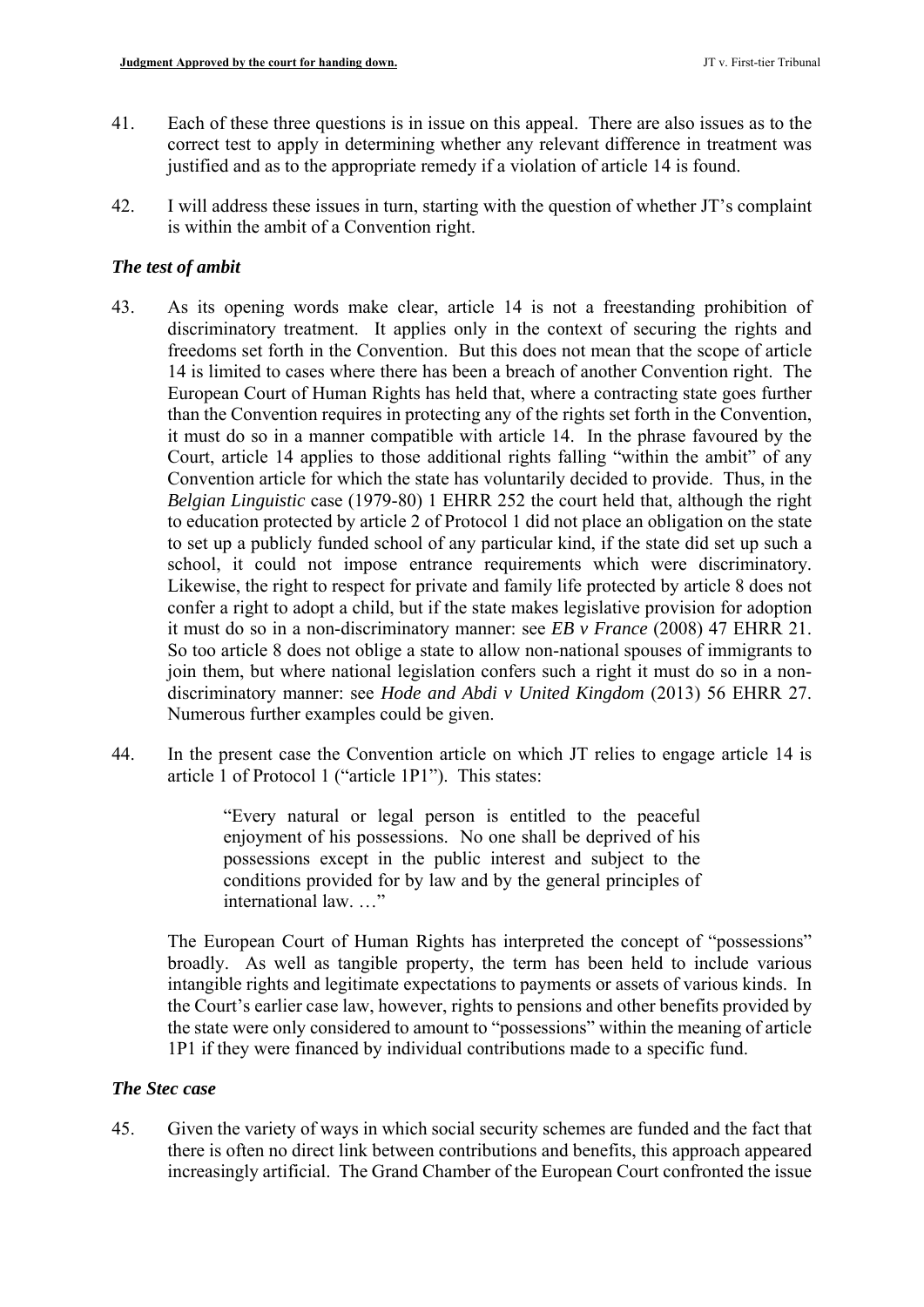in its admissibility decision in *Stec v United Kingdom* (2005) 41 EHRR SE18. In a contributory benefits. The court confirmed that article 1P1 does not restrict a state's section of the judgment headed "The approach to be applied henceforth", the court concluded that it was no longer justifiable to distinguish between contributory and nonfreedom to decide whether to have in place any form of social security scheme and what type or amount of benefits to provide under any such scheme. If, however, a contracting state has in force legislation providing for the payment as of right of a welfare benefit – whether conditional or not on the prior payment of contributions – then "that legislation must be regarded as generating a proprietary interest falling within the ambit of article 1 of Protocol No. 1 for persons satisfying its requirements" (para 54). The court went on to hold (para 55) that:

 applicant has been denied all or part of a particular benefit on a "In cases, such as the present, concerning a complaint under article 14 in conjunction with article 1 of Protocol No. 1 that the discriminatory ground covered by article 14, the relevant test is whether, but for the condition of entitlement about which the applicant complains, he or she would have had a right, enforceable under domestic law, to receive the benefit in question…"

 UKHL 63; [2009] 1 AC 311. No case was cited to us in which it has since been 46. This approach has been reiterated by the Grand Chamber in later cases: see *Carson v United Kingdom* (2010) 51 EHRR 13, para 61; *Andrejeva v Latvia* (2010) 51 EHRR 28, para 79; *Stummer v Austria* (2012) 54 EHRR 11, paras 81-83. It was adopted by the House of Lords in *R (RJM) v Secretary of State for Work and Pensions* [2008] contested or questioned in a UK court.

#### *The cross-appeal in this case*

- scheme is sufficiently within the ambit of article 1P1 to mean that it can form the basis legislation. It is said that awards made under the UK criminal injuries compensation 47. In the present case Upper Tribunal Judge Turnbull, applying the test set out in *Stec*, was in no doubt that the possibility of a claim to compensation under the criminal injuries of a discrimination claim under article 14: see the decision of the Upper Tribunal at para 107. By a cross-appeal, CICA challenges that conclusion. CICA contends that the approach established by the *Stec* case is limited to welfare benefits and does not extend to compensation claims which fall outside the framework of social security scheme fall into the latter category and hence are outside the ambit of article 1P1.
- 48. In support of this contention, counsel for CICA emphasised the following passage of the judgment in the *Stec* case (para 50):

 fulfilment of the conditions of eligibility – as of right. Where an "In the modern, democratic state, many individuals are, for all or part of their lives, completely dependent for survival on social security and welfare benefits. Many domestic legal systems recognise that such individuals require a degree of certainty and security, and provide for benefits to be paid – subject to the individual has an assertable right under domestic law to a welfare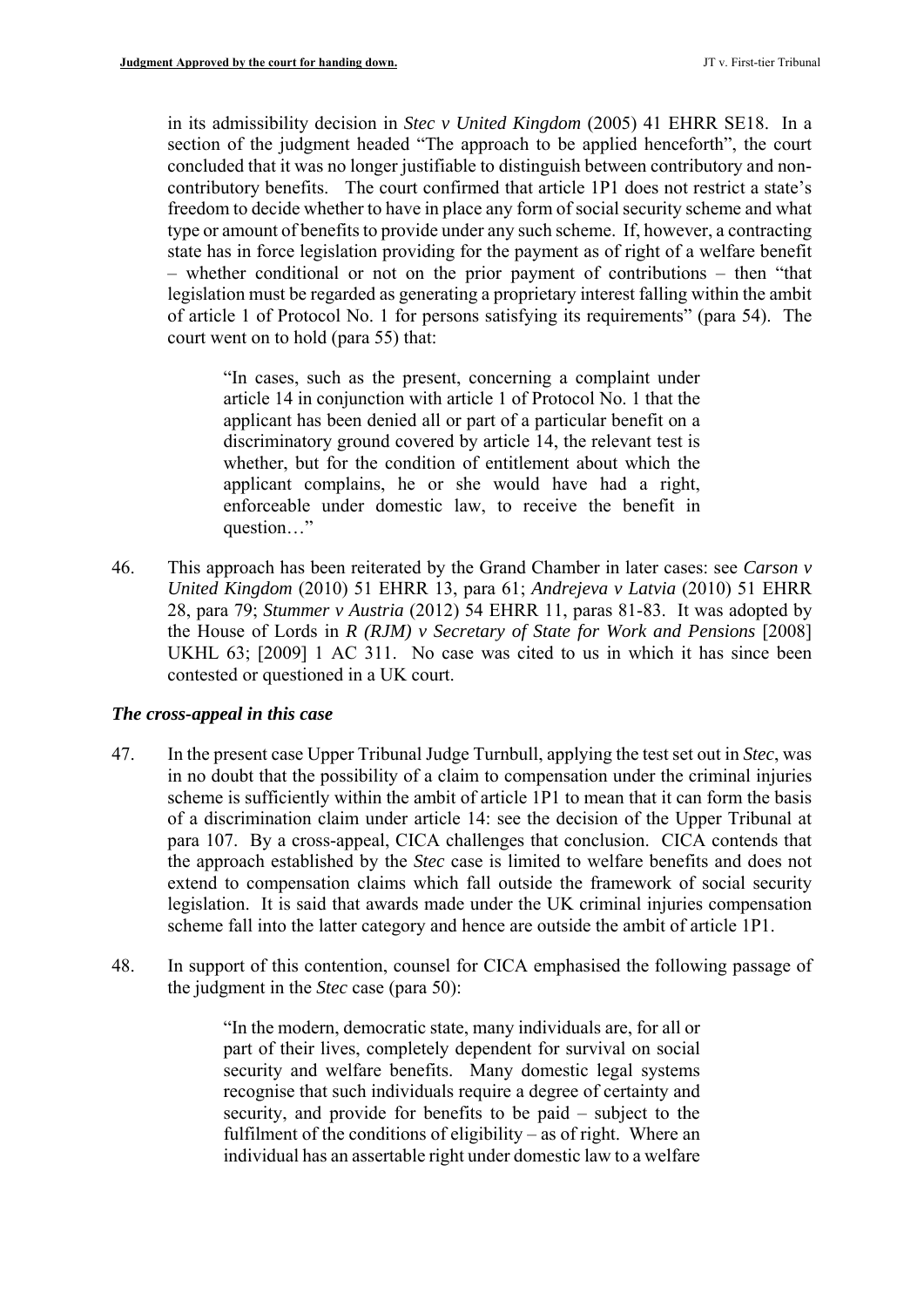benefit, the importance of that interest should also be reflected by holding Article 1 of Protocol No. 1 to be applicable."

It was submitted that this passage indicates that the court was prepared to hold that social security and welfare benefits are protected by article 1P1 for the policy reason that in modern, democratic states many individuals are completely dependent for survival on such payments. It was said that this policy reason does not apply to compensation claims which fall outside the social security system.

### *The 'but for' test*

- was to decide that article 1P1 applies whenever an individual has an enforceable right 49. In considering CICA's argument, ably advanced on its behalf by Mr Collins QC, I think it important to notice that there are two distinct aspects of the approach adopted by the European Court of Human Rights in the *Stec* case. The first step in the court's approach under domestic legislation to a welfare benefit, irrespective of whether such a right is conditional on the prior payment of contributions. The second step was to hold that, where a complaint is made under article 14 in conjunction with article 1P1 that a benefit has been denied on a discriminatory ground, the relevant test is whether the applicant would have had an enforceable right to receive the benefit in question, but for the allegedly discriminatory treatment. Later cases have shown that this 'but for' test applies not only where a benefits scheme is applied in a discriminatory manner but also where a person is excluded from a scheme in a discriminatory manner: see *Vrountou v Cyprus* (2017) 65 EHRR 31, paras 67-68.
- 50. Although the *Stec* case was concerned with welfare benefits, I can see no logical reason general principle that article 14 is engaged if a person would have had such a right but why the second step in the court's approach should be confined to cases involving such benefits. It seems to me to be an application of the general principle, mentioned earlier, that where a state creates rights under its domestic law which fall within the ambit of a Convention article, it must do so in a non-discriminatory manner. It follows from this for discrimination covered by article 14.
- In those cases the court did not go on to consider whether, but for the rule of domestic law that was alleged to be discriminatory, the applicant would have had a claim that amounted to a "possession". However, the *Von Maltzan* case pre-dates *Stec* and the Rights has treated the 'but for' test stated in *Stec* as a principle of general application 51. It is true that there are cases such as *Von Maltzan v Germany* (2006) 42 EHRR SE11 and *Roche v United Kingdom* (2006) 42 EHRR 50, relied on by CICA, where the court treated its finding that the applicant did not have a "possession" within the meaning of article 1P1 as carrying with it the further consequence that article 14 also did not apply. judgment in the *Roche* case was given just after the judgment in *Stec* and without reference to the latter decision. In more recent cases the European Court of Human where a complaint is made of a violation of article 14 in conjunction with article 1P1.
- 52. While many of these cases have involved welfare benefits, *Fabris v France* (2013) 57 EHRR 19 did not. The applicant in that case complained that, as a child "born of adultery", he was denied a right to inherit property under French law which he would have had if he had been a legitimate child. In considering the applicability of article 14, the Grand Chamber (at para 52) treated the 'but for' test as applicable in cases where the applicant has been denied "all or part of a particular asset" on a discriminatory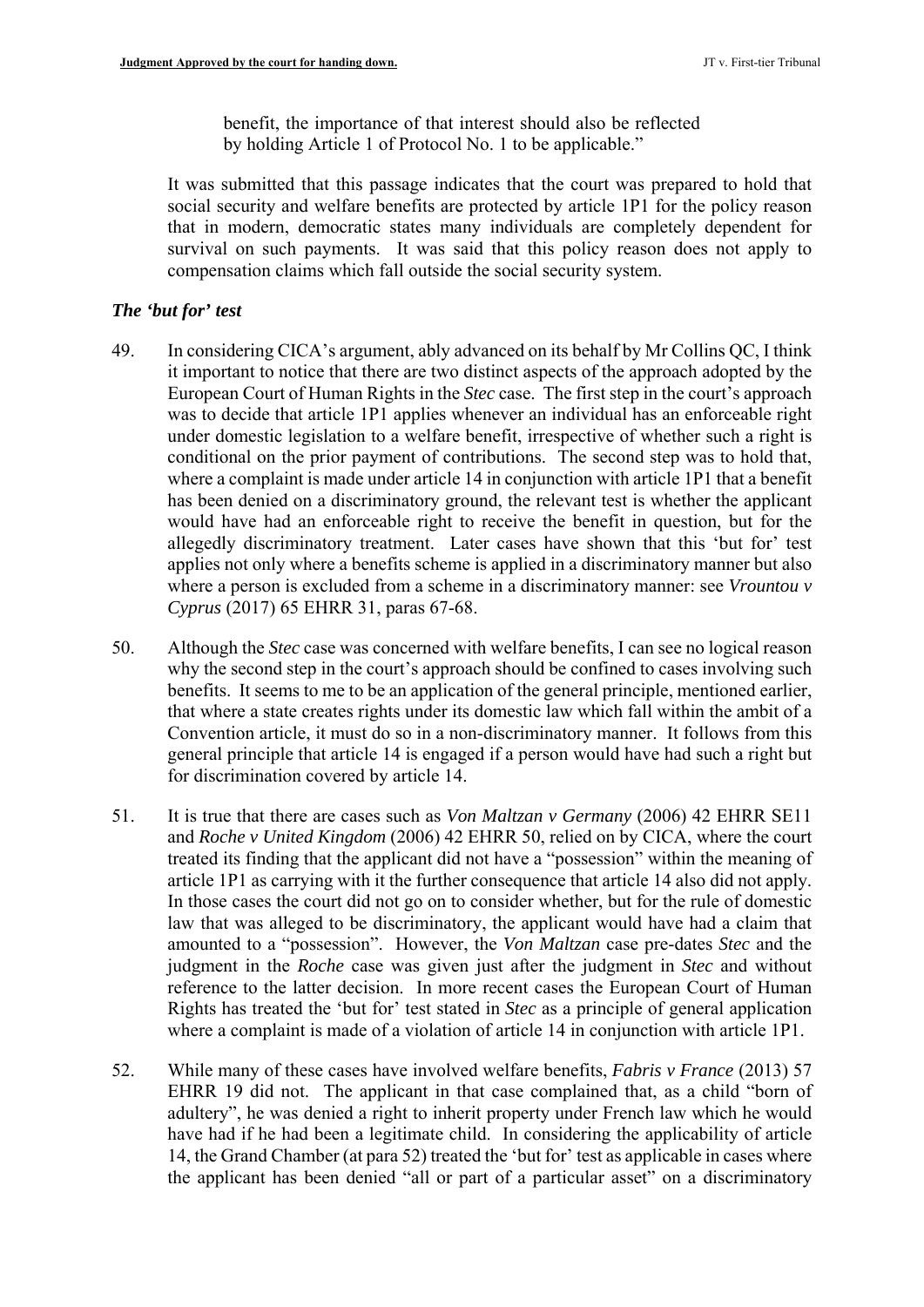ground covered by article 14. The test was stated as being "whether, but for the discriminatory ground about which the applicant complains, he or she would have had a right, enforceable under domestic law, in respect of the asset in question" (emphasis added). See also *Wolter v Germany* (2018) 66 EHRR 13, para 51.

53. That is accordingly the test which should be applied here. The question is whether, but for the 'same roof' rule, JT would have had a claim which amounts to a "possession" within the meaning of article 1P1.

### *Welfare benefits payable as of right*

- article 1P1. I accept that this part of the decision was concerned solely with welfare benefits and does not illustrate any wider principle. I also accept that in deciding that benefits can constitute "possessions" for the purposes of article 1P1 whether or not they 54. CICA's more substantial argument is directed to the first aspect of the decision in the *Stec* case, which held that a right to a non-contributory benefit falls within the scope of have been funded by individual contributions, the court attached some weight to the policy consideration that many individuals are dependent for survival on welfare benefits. That policy consideration, however, has not been treated in the case law as a limiting factor. The approach established in the *Stec* case has been applied to benefits of all kinds payable under national social security legislation. No distinction has been drawn, for example, between benefits which are means-related and benefits which are payable irrespective of a person's means.
- unsustainable": see *Stec v United Kingdom* (2005) 41 EHRR SE18, para 48. The subject to fulfilling conditions of eligibility – an individual has an "assertable right" 55. In formulating the new approach to be applied, the European Court of Human Rights was concerned to adopt an interpretation of article 1P1 "which avoids inequalities of treatment based on distinctions which, at the present day, appear illogical or solution adopted was to hold that article 1P1 applies to all welfare benefits to which – under domestic law (see para 50).
- constitutes a "civil right" for the purposes of article 6(1) of the Convention. The court para 47). It noted that the entitlement to a fair hearing in the determination of a person's nature, to social benefits. Drawing on this analogy, the court in *Stec* considered it to be 56. In adopting this approach, the court drew an analogy with its case law on what emphasised that the Convention must be read as a whole and interpreted in such a way as to promote internal consistency and harmony between its various provisions (see "civil rights and obligations" guaranteed by article 6(1) had originally been held to apply to claims regarding welfare benefits only when they formed part of contributory schemes. However, in *Salesi v Italy* (1998) 26 EHRR 187 article 6(1) was held also to apply to a dispute over entitlement to a non-contributory welfare benefit, with the court emphasising that the applicant had an "assertable right", of an individual and economic "in the interests of the coherence of the Convention as a whole" that the concept of "possessions" in article 1P1 should be interpreted in a way which is consistent with the concept of pecuniary rights under article 6(1) (see para 48).
- 57. The application of article 6(1) of the Convention to claims to social security benefits has been considered by the UK Supreme Court in *Ali v Birmingham City Council* [2009] UKSC 8; [2010] 2 AC 39 and *Poshteh v Kensington and Chelsea Royal London Borough Council* [2017] UKSC 36; [2017] AC 624. In those cases the Supreme Court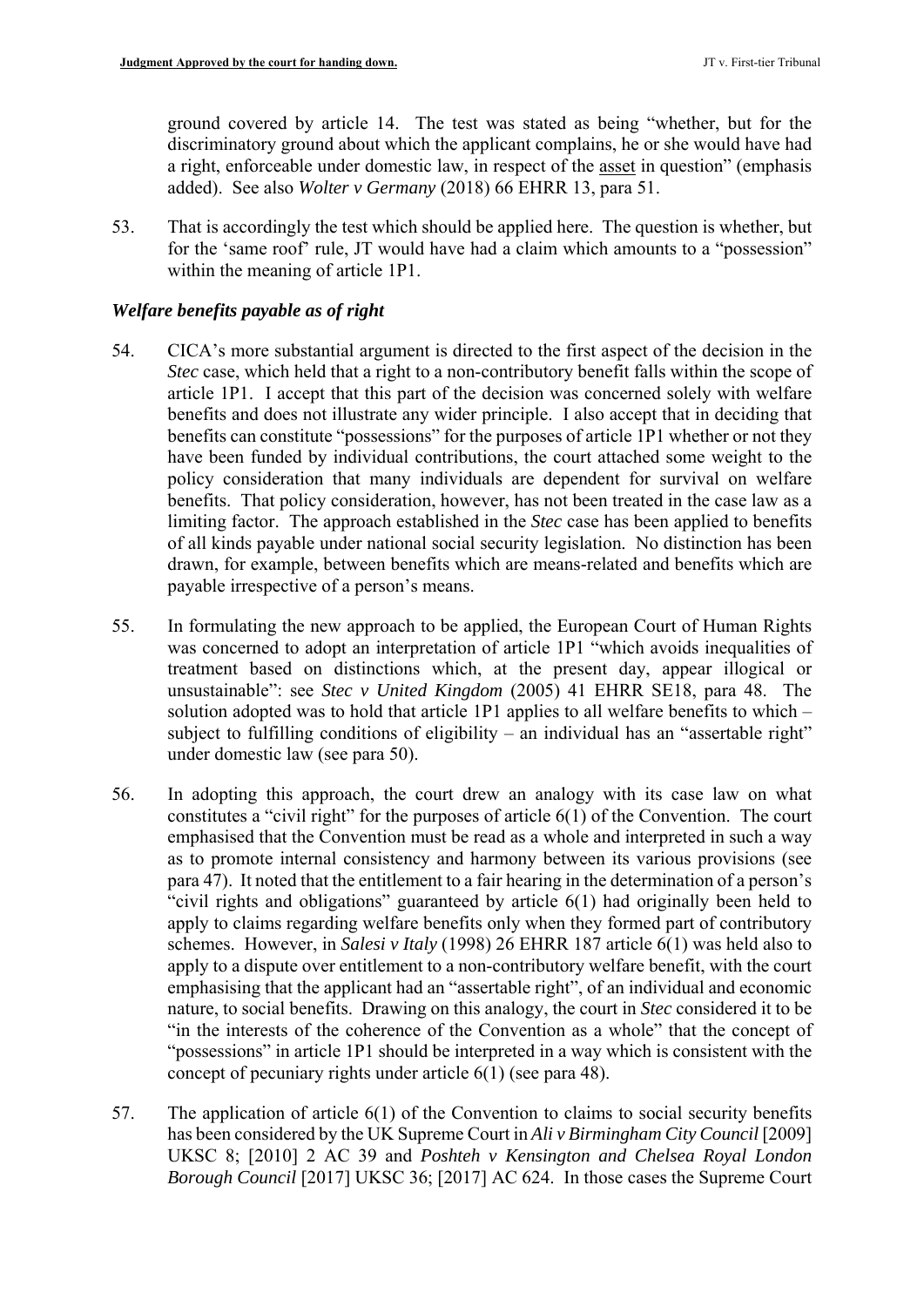dependent upon the exercise of judgment by the relevant authority. Cases in the latter recognised a distinction between social security and welfare benefits whose substance is defined precisely and which can therefore amount to an individual right of which the applicant can consider herself the holder, and those benefits which are, in their essence, category, where the award is dependent upon a series of evaluative judgments by the provider as to whether statutory criteria are satisfied and how the applicant's needs ought to be met, do not fall within the scope of article 6(1).

 is "no necessary interrelation" between whether a claim falls within article 1P1 and 1P1 in that, to come within article 6(1), it is not necessary to show an actual entitlement 58. Counsel for CICA pointed out that in *Associazione Nazionale Reduci Dalla Prigionia dall' Internamento e dalla Guerra di Liberazione v Germany* (2008) 46 EHRR SE 11 (the *Italian Interns* case), para 81, the European Court of Human Rights said that there whether it amounts to a right within the meaning of article 6(1). However, the point the court was making in the relevant passage was that article  $6(1)$  is broader than article such as would constitute a "possession" and enough that a right is asserted on "arguable grounds". That point does not detract from the analogy drawn in the *Stec* case, which depends on the nature of what is asserted and not on the strength of the grounds relied on.

#### *The WWII compensation scheme cases*

- World War. The argument made was that these cases represent a clear line of authority in which a distinction has repeatedly been drawn between welfare benefits, which are 59. The *Italian Interns* case was the first in a line of cases relied on by CICA which involved schemes set up to compensate victims of wrongs done during the Second treated as falling within the ambit of article 1P1, and claims under compensation schemes, which do not fall within the ambit of article 1P1.
- Germany enacted a law which established a fund (financed equally by the German 60. The applicants in the *Italian Interns* case were former members of the Italian armed forces during the Second World War who, after Italy changed sides, were detained by the German Reich in labour camps and forced to work in German industry. In 2000, government and by German industry) to pay compensation to persons who had been subjected to forced labour by the German Reich. Former prisoners of war were not eligible to receive such payments and applicants who had been classified as prisoners of war argued that this exclusion violated article 14 in conjunction with article 1P1. In holding that article 1P1 was not applicable, the European Court of Human Rights started from the position that:

"the Convention imposes no specific obligation on the Federal Republic of Germany to provide redress for wrongs or damage caused by the German Reich. Where the State, however, chooses to redress such wrongs and damage for which it is not responsible, it has a wide margin of appreciation. In particular, the State has a wide margin of appreciation when choosing how and to whom to compensate such wrongs…"

 did not attract the protection of article 14. The *Stec* case was said (at para 77) to be See the *Italian Interns* case, para 63. The court further held that the facts of the case distinguishable for the following reasons: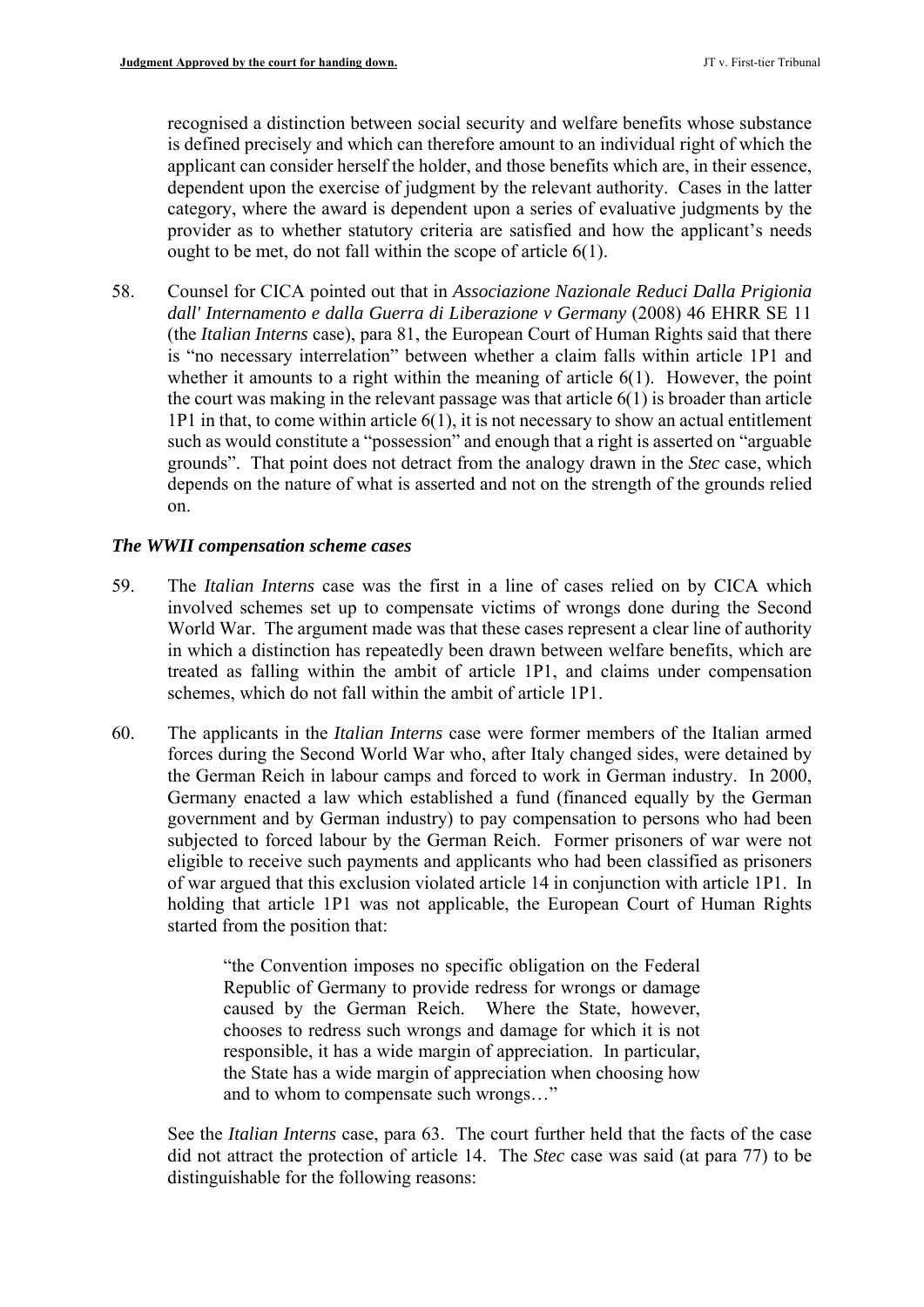general taxation. However, while the case of *Stec* dealt with a "It is true that both the present case and the case of *Stec*  concerned non-contributory benefits which are partly funded by supplementary regular payment and a regular retirement pension in the framework of social security, the subject of the instant case is a one-off payment granted as compensation for events which had occurred even before the Convention entered into force and represented, in a wider sense, a settlement of damages caused by the Second World War. The payments were made outside the framework of social security legislation, and cannot be likened to the payments in *Stec*."

- were the subject of the *Italian Interns* case arose from events which occurred before the 61. Mr Collins submitted that the fact, mentioned in this passage, that the claims which ratification of the Convention cannot in itself be material as the Convention applied at the time when the compensation scheme was introduced and when the applicants' claims to compensation were made. He argued that the relevance of this chronology was that, if the events had taken place after ratification, there would have been responsibility under the Convention in any event. Thus, the court was holding that, where a state creates a compensation scheme for wrongs for which it is not responsible under the Convention, such a scheme does not fall within the ambit of article 1P1.
- Germany had chosen to make outside the framework of its social security legislation. I 62. I cannot accept that this is the correct interpretation of the reasoning in the *Italian Interns* case. If the German state had been liable under the Convention to compensate the applicants for the wrongs done to them, the applicants would have had no need to rely on article 1P1 or article 14. As I read the judgment, the reason for mentioning that the events in respect of which compensation was paid occurred even before the Convention entered into force was to emphasise the exceptional nature of the compensation scheme. The essential basis on which the case of *Stec* was distinguished was that claims to compensation under the scheme could not be regarded as amounting to entitlements protected by article 1P1 in circumstances where payments made under the scheme were in the nature of extraordinary, one-off, *ex gratia* payments which do not read the observations of Lord Neuberger in *R (RJM) v Secretary of State for Work and Pensions* [2008] UKHL 63; [2009] 1 AC 311, para 32, on which Mr Collins relied, as in any way inconsistent with this interpretation.
- special one-off scheme for compensating victims of the Second World War. In the complained that they did not receive compensation from Germany although payments 63. The same reasoning explains the other cases in this line of authority: *Epstein v Belgium*  (Application No 9717/05) 8 January 2008; *Ernewein v Germany* (Application No 14849/08) 12 May 2009; and *Association Nationales des Pupilles de la Nation v France*  (Application No 22718/08) 6 October 2009. Each of those cases likewise involved a *Ernewein* case, for example, orphans whose fathers were known as "malgré nous" (that is, residents of Alsace and Lorraine forcibly conscripted into the German armed forces) were made to surviving members of the "malgré nous". In declaring the complaint under article 14 inadmissible, the court distinguished the *Stec* case on the basis that:

"the United Kingdom government provided for a general pension scheme, whereas the German government did not provide for an all-encompassing compensation scheme under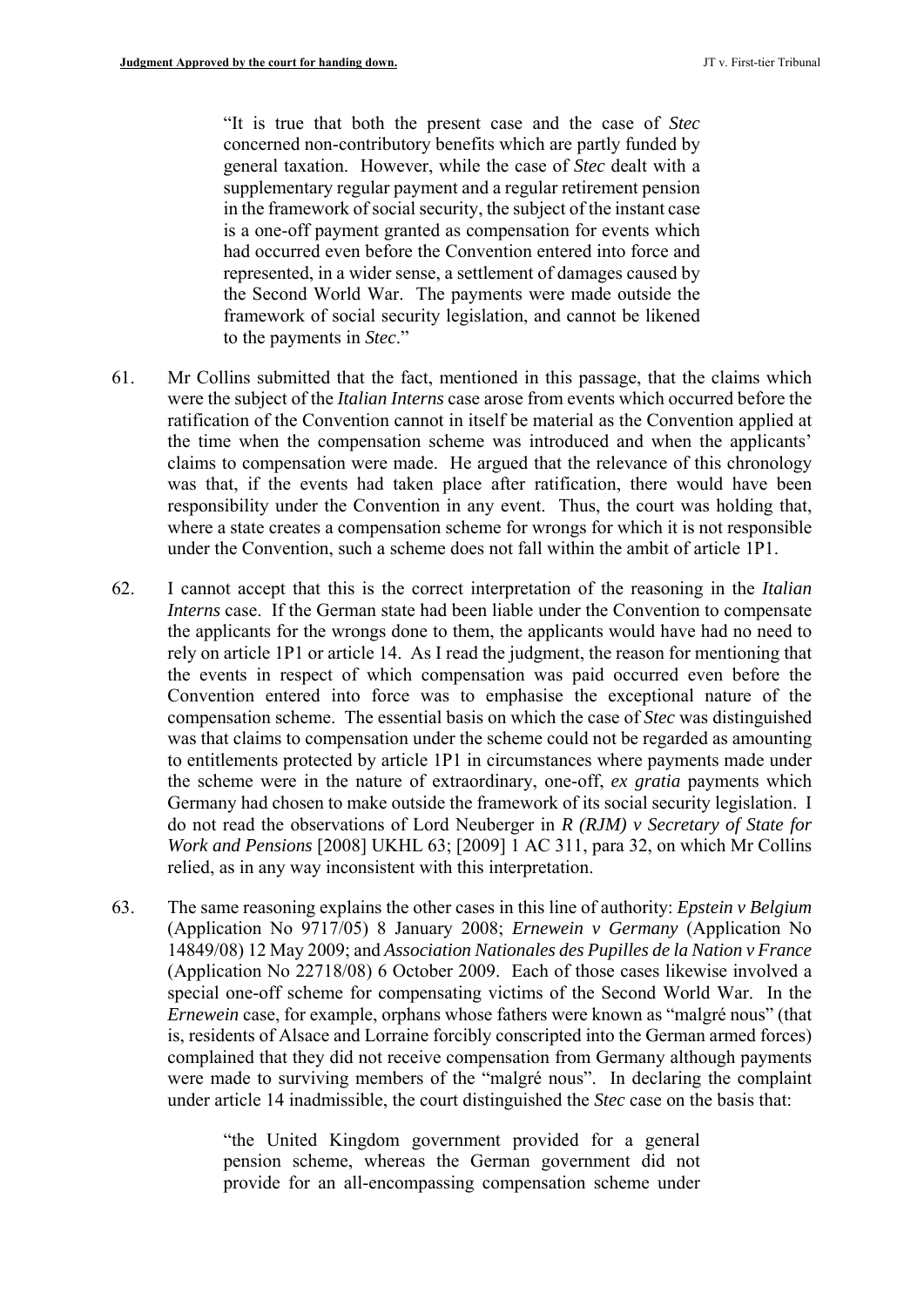which the orphans of 'malgré nous' were in principle entitled to compensation."

#### *The nature of the criminal injuries scheme*

- 64. The terms "welfare benefit" and "social security" are not terms of art. They are capable of describing almost any form of financial support or help provided to citizens by the state to promote or protect their welfare. The principle in *Stec* has been applied broadly to a wide range of benefits including, for example, in the UK earnings-related allowances for persons with industrial injuries, income support for disabled persons, child tax credits, housing benefit, and disability living allowance.
- 65. In the sense relevant for present purposes, payments made by the state under the UK's criminal injuries compensation scheme are in my view to be regarded as welfare benefits. Such payments are no different in principle from, for example, benefits payable to persons who have suffered industrial injuries (with which the case of *Stec*  was itself concerned) or to people who have disabilities. Awards of compensation under the criminal injuries scheme are not made because the state is responsible for causing the victim's injuries, any more than the state is responsible if an accident occurs at work or if a person is or becomes disabled. (In the limited circumstances in which the state is responsible for failing to prevent crimes, a separate claim for damages will arise: see *D v Commissioner of Police of the Metropolis* [2018] UKSC 11; [2018] 2 WLR 895.) The underlying justification for making payments to victims of violent crimes is that they have suffered a very serious misfortune which the whole community should help to compensate for reasons of "equity and social solidarity": see the second recital to the Convention on the Compensation of Victims of Violent Crimes.
- that distinction, I think it clear that the UK criminal injuries compensation scheme is this country. The fact that it falls within the budget and remit of the Ministry of Justice 66. It is notable that in the *Italian Interns* case the European Court of Human Rights regarded payments made under the German compensation scheme which was the subject of that case as "non-contributory benefits" (see the second passage quoted at para 60 above). What was held to distinguish that case from the case of *Stec* was that the relevant payments were one-off payments in respect of particular historic events made outside the framework of the state's regular social security legislation. Applying not a special scheme set up to provide one-off payments of reparation for a particular historic event. It forms part of the general framework of social security legislation in rather than the Department for Work and Pensions and is governed by a different Act of Parliament from the Social Security Contributions and Benefits Act 1992 and Social Security Administration Act 1992 cannot be dispositive. What matters is not how the scheme is administered and regulated but the nature of the scheme.
- (being described in *R v Criminal Injuries Compensation Board, ex parte P* [1994] 1 All ER 80 at 84 as "not a right but a privilege" and as a "manifestation of the bounty of the in 1995, a victim of crime who fulfils the eligibility conditions has a right to an award 67. The question is then whether, applying the test established by the *Stec* case, the legislation provides for payments to be made as of right. Although payments made under the criminal injuries scheme were originally discretionary and *ex gratia* in nature Crown"), that is no longer the case. Since the scheme was placed on a statutory footing under English domestic law. That was accepted by the Home Secretary and by CICA in *R (C) v The Home Office* [2004] EWCA Civ 234, para 41, in the context of article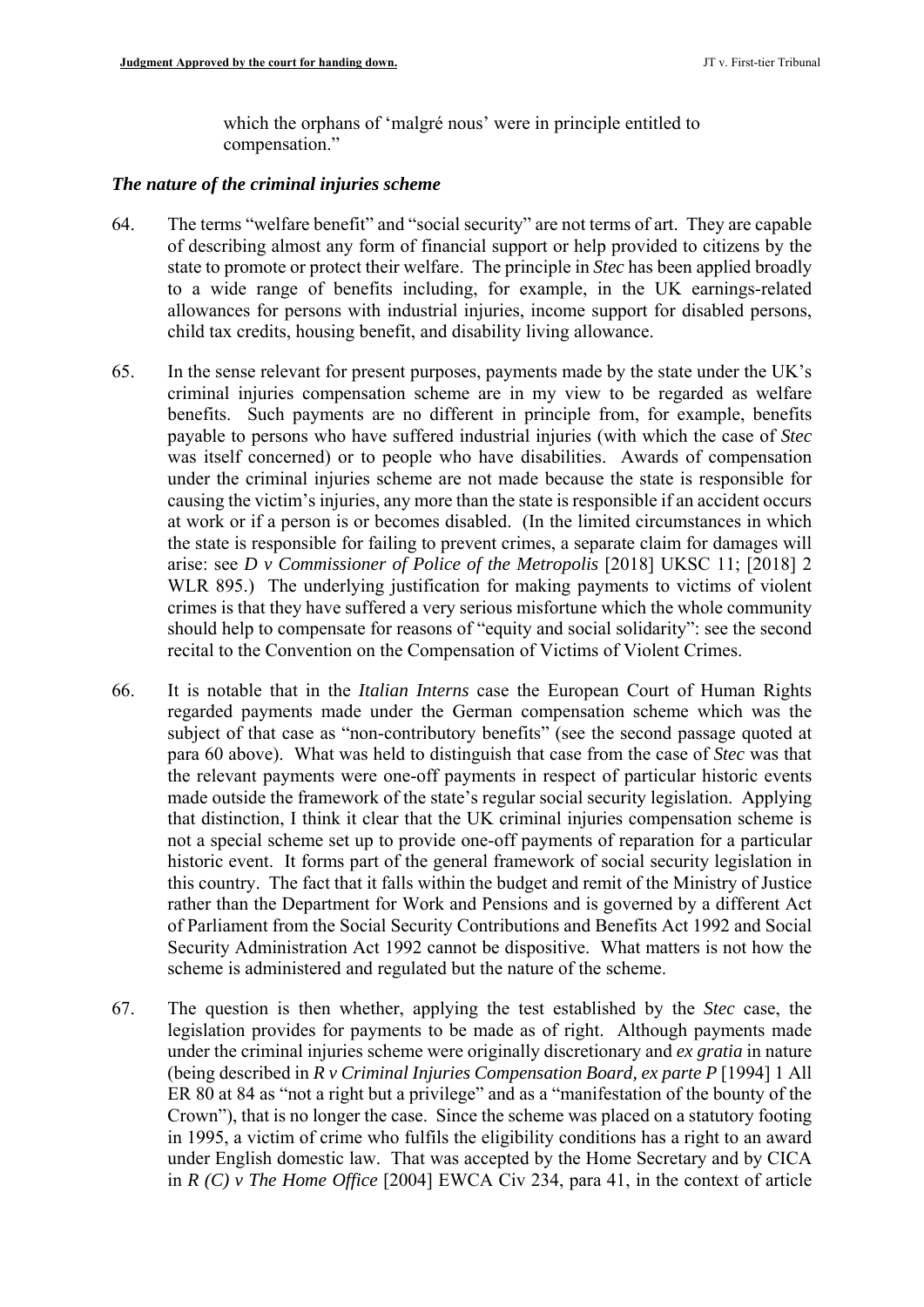6(1). It was also accepted by the court on an application to the European Court of Human Rights in that case: see *CB v United Kingdom* (Application No 35512/04) 25 August 2005, para 2.

- 68. Nor is the existence and scope of the criminal injuries scheme any longer purely a matter of choice on the part of the state. In accordance with the European Convention on the Compensation of Victims of Violent Crimes, which the UK has ratified, the UK now has an international obligation to provide compensation to victims of intentional crimes of violence who have suffered bodily injury or impairment of health. Such an obligation also arises under the Treaty on the European Union pursuant to Council Directive 2004/80EC of 29 April 2004 (see paras 13-14 and 18 above).
- interest falling within the ambit of article 1P1 for persons satisfying its requirements. It follows that article 14 applies to JT's claim that she would be eligible for an award 69. The necessary conclusion, in my view, is that the current criminal injuries compensation legislation in the UK is to be regarded as establishing a proprietary under the 2012 scheme but for discrimination on a ground prohibited by article 14.
- 70. In reaching this conclusion, I am fortified by the fact that it accords with the recent decision of the Court of Session (Inner House) in *MA v Criminal Injuries Compensation Board* [2017] CSIH 46; 2017 SLT 984, which has been followed by the High Court of Northern Ireland in *In re F* [2018] NIQB 7.

#### *Status under article 14*

- 71. Article 14 contains a list of grounds on which discrimination is prohibited. But the wording of article 14 also makes it plain that the list is illustrative and not exhaustive. case falls within the words "or other status". The approach of the European Court of with prejudice and discriminatory treatment. (Such an interpretation would in any Thus, the list is preceded by the words "on any ground such as" and ends with the words "or other status". It is not suggested that JT has been discriminated against on the ground of a status which is specifically mentioned in article 14. What is said is that the Human Rights has been to interpret that phrase ("toute autre situation" in the French text) broadly. As interpreted, article 14 is not restricted to grounds such as sex or race which are particularly suspect because they are commonly or historically associated event be inconsistent with the inclusion of "property" in the list of grounds.) In addition, while the court has repeatedly referred to the need for a distinction based on a "personal" characteristic in order to engage article 14, this has not been taken to limit the scope of "other status" to characteristics which are innate or inherent: see *Clift v United Kingdom* (Application No 7205/07) 13 July 2010, paras 58-59.
- domicile and previous employment with the KGB have all been held by the European discrimination cannot proceed. The preferred approach is to take the nature of the ground into account at the subsequent stage of deciding whether the difference in 72. So, for example, as Lord Neuberger noted in *R (RJM) v Secretary of State for Work and Pensions* [2008] UKHL 63; [2009] 1 AC 311, para 43, military rank, residence or Court of Human Rights to fall within "other status" in article 14. As Lord Wilson observed in *Mathieson v Secretary of State for Work and Pensions* [2015] UKSC 47; [2015] 1 WLR 2250, para 22, it is clear that, if the alleged discrimination falls within the scope of a Convention right, the European Court is reluctant to conclude that nevertheless the applicant has no relevant status, with the result that the inquiry into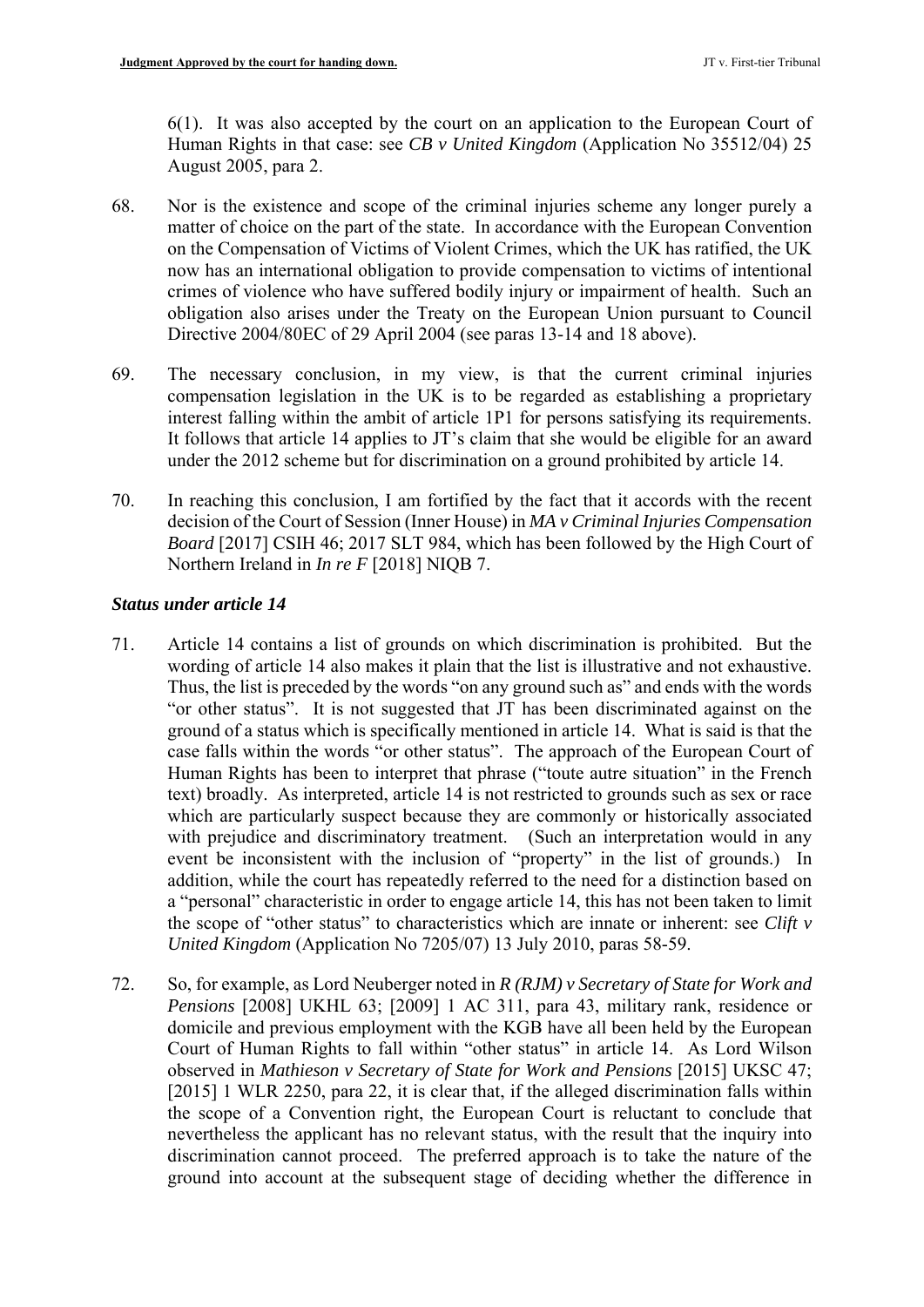treatment complained of amounts to discrimination. That is done by requiring "very weighty" reasons to justify a difference in treatment on a ground which is particularly suspect or immutable: see e.g. the cases cited in *AL (Serbia) v Secretary of State for the Home Department* [2008] UKHL 42; [2008] 1 WLR 1434, para 29.

- habitee (see *In Re Brewster* [2017] UKSC 8; [2017] 1 WLR 519). On the other hand, in *Sanneh v Secretary of State for Work and Pensions* [2017] UKSC 73; [2017] 3 WLR 1486 the Supreme Court held that being a "*Zambrano*" carer (that is, a non-European citizen who is the primary carer of a European citizen) was not a status covered by 73. The same general approach has been followed by the UK's highest court. Characteristics which have been accepted by the Supreme Court as falling within the scope of article 14 include place of residence (see *R (Carson) v Secretary of State for Work and Pensions* [2005] UKHL 37; [2006] 1 AC 173 and *R (A) v Secretary of State for Health (Alliance for Choice and other intervening)* [2017] UKSC 41; [2017] 1 WLR 2492), "homelessness" (see the *RJM* case), a person's immigration status (see *R (Tigere) v Secretary of State for Business, Innovation and Skills* [2015] UKSC 57; [2015] 1 WLR 3820), being a child suffering from particularly severe disabilities which required lengthy in-patient hospital treatment (see the *Mathieson* case), and being a coarticle 14.
- with the view of the House of Lords in *R (Clift) v Secretary of State for the Home*  of the House of Lords, however, remains binding on this court and that case is in any event at the outer limit of what the European Court has recognised as a "status" for the sentencing regime introduced by new legislation to offenders sentenced after a 74. In *Clift v United Kingdom*, *supra*, the European Court of Human Rights, disagreeing *Department* [2006] UKHL 54; [2007] 1 AC 484, regarded a difference between prisoners based on the length of their sentence as falling within article 14. The decision purpose of article 14. More recently, in *Minter v United Kingdom* (2017) 65 EHRR SE6 the European Court, distinguishing the case of *Clift*, held that article 14 did not apply to a difference in treatment which resulted from the application of a different particular date.
- by article 14 as falling within a series of concentric circles, with those characteristics congenital disability.) A wider circle would include characteristics such as nationality, 75. In the *RJM* case [2009] 1 AC 311, para 5, Lord Walker depicted the grounds covered which are innate or most closely connected with an individual's personality at the core. (He gave the examples of gender, sexual orientation, pigmentation of the skin and language, religion and politics which are regarded as important to the development of an individual's personality and reflect important values protected by the Convention. Further out in the concentric circles are characteristics that are "more concerned with what people do, or with what happens to them, than with who they are" but which may still come within article 14 – homelessness being one of these. The corollary of this is that:

 characteristic is, the less likely it is to come within the most "The more peripheral or debatable any suggested personal sensitive area where discrimination is particularly difficult to justify."

This approach was endorsed by Lord Wilson, giving the lead judgment of the Supreme Court in the *Mathieson* case, para 21.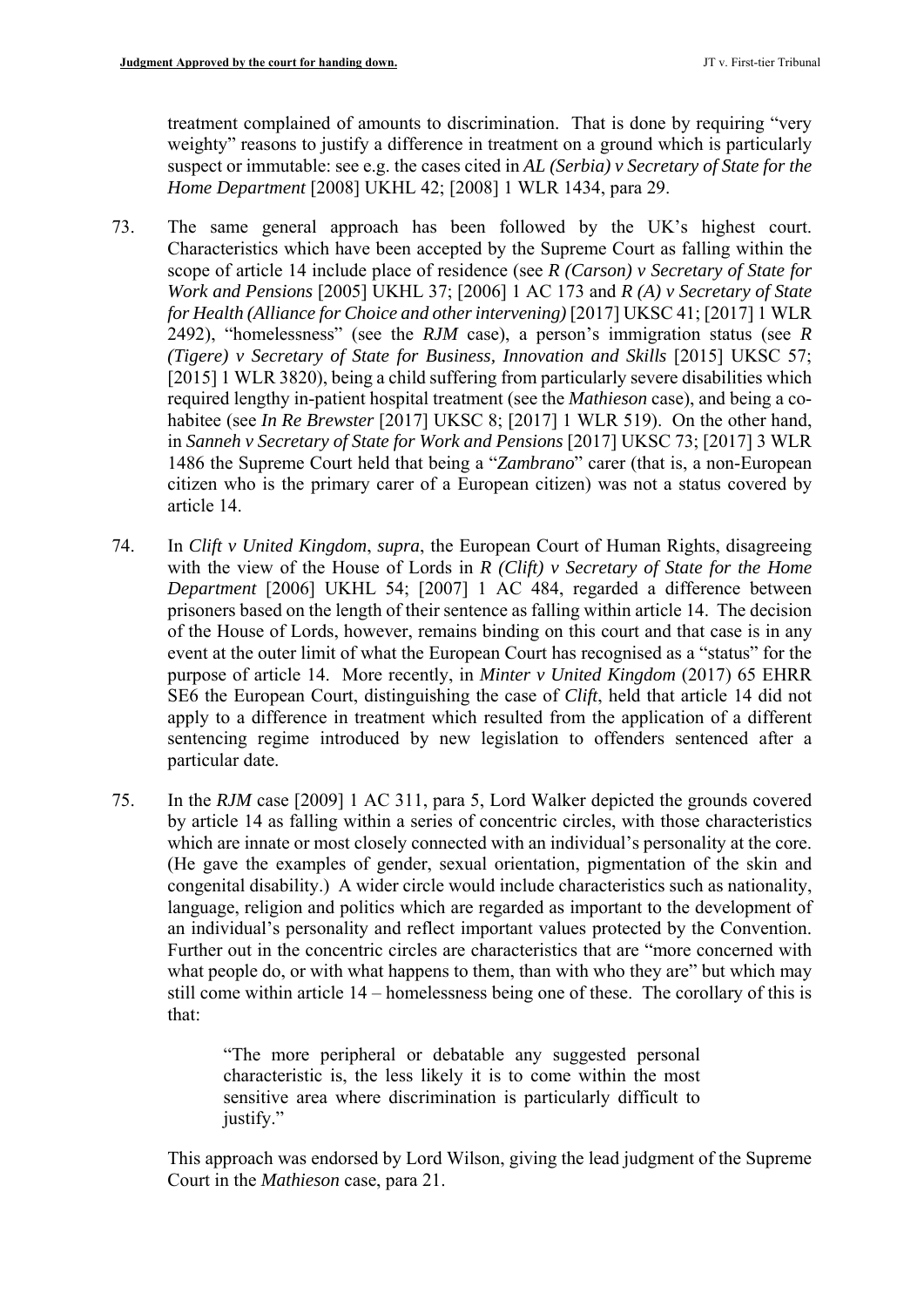#### *Age discrimination*

76. As mentioned earlier, it was JT's case in the Upper Tribunal, and is still maintained on this appeal, that she has been discriminated against on the ground of age. There can be no doubt that age is a status for the purpose of article 14: see *Khamtokhu v Russia*  (2017) 65 EHRR 6, para 62. But the complaint that JT has been treated differently on the ground of her age is unsustainable. Para 19 of the 2012 scheme which contains the 'same roof' rule does not draw any distinction based on age. The rule applies irrespective of how old the victim was when the offence occurred (or when an application under the scheme is made). The fact that the rule applies only to offences committed between certain dates does not make age the ground of distinction.

### *Living as a family member*

- scheme as that of someone who, when a victim of a violent crime, was living together as a member of the same family as her assailant. That, in my view, is undoubtedly a person's identity such as gender or sexual orientation, living with another person as a that respect for a person's family life and home is protected in the Convention by article 77. The main and much more focused way in which the case has been advanced in this court identifies the relevant status by reference to the terms of para 19 of the 2012 personal status of a kind which falls within article 14. Although not a core feature of a member of the same family seems to me to come within the middle of Lord Walker's concentric circles, being a status that – certainly in the case of a parental or quasiparental relationship – is central to the development of an individual's personality and is not a matter which he or she can be expected to change. This is reflected in the fact 8 because of its "central importance to the individual's identity, self-determination, physical and moral integrity, maintenance of relationships with others and a settled and secure place in the community": see *Connors v United Kingdom* (2005) 40 EHRR 9, para 82.
- 78. On behalf of CICA, Mr Collins argued that the fundamental reason for the difference in treatment in this case is the date when the offences took place. He emphasised that different rules would have applied if JT's injuries had been sustained on or after 1 October 1979 – in which case living together as a member of the same family as her assailant would not have precluded her from receiving compensation – or if her injuries had been sustained before 1 August 1964, in which case she would not have been eligible for an award in any circumstances (see para 17 of the 2012 scheme). The reality, he submitted, is that the fundamental factor which defines why people are treated differently under the 2012 scheme is the date of the assault; but that cannot constitute a relevant "status" for the purpose of article 14.
- 79. If JT's complaint were that she has been treated differently from victims of similar the injury occurred cannot constitute a status for the purpose of article 14, in the same way as the date on which a person was sentenced was held not to be such a status in among people all of whom sustained injuries from assaults during the same period crimes who sustained injuries on or after 1 October 1979, then this argument would, in my opinion, be a good answer to the complaint. I would accept that the date on which *Minter v United Kingdom*, *supra*. But that is not the comparison made. JT's complaint is not directed at the distinction drawn in the compensation scheme rules between injuries sustained before and after 1 October 1979. It is directed at the distinction drawn (before 1 October 1979 and after 1 August 1964). The ground on which one group of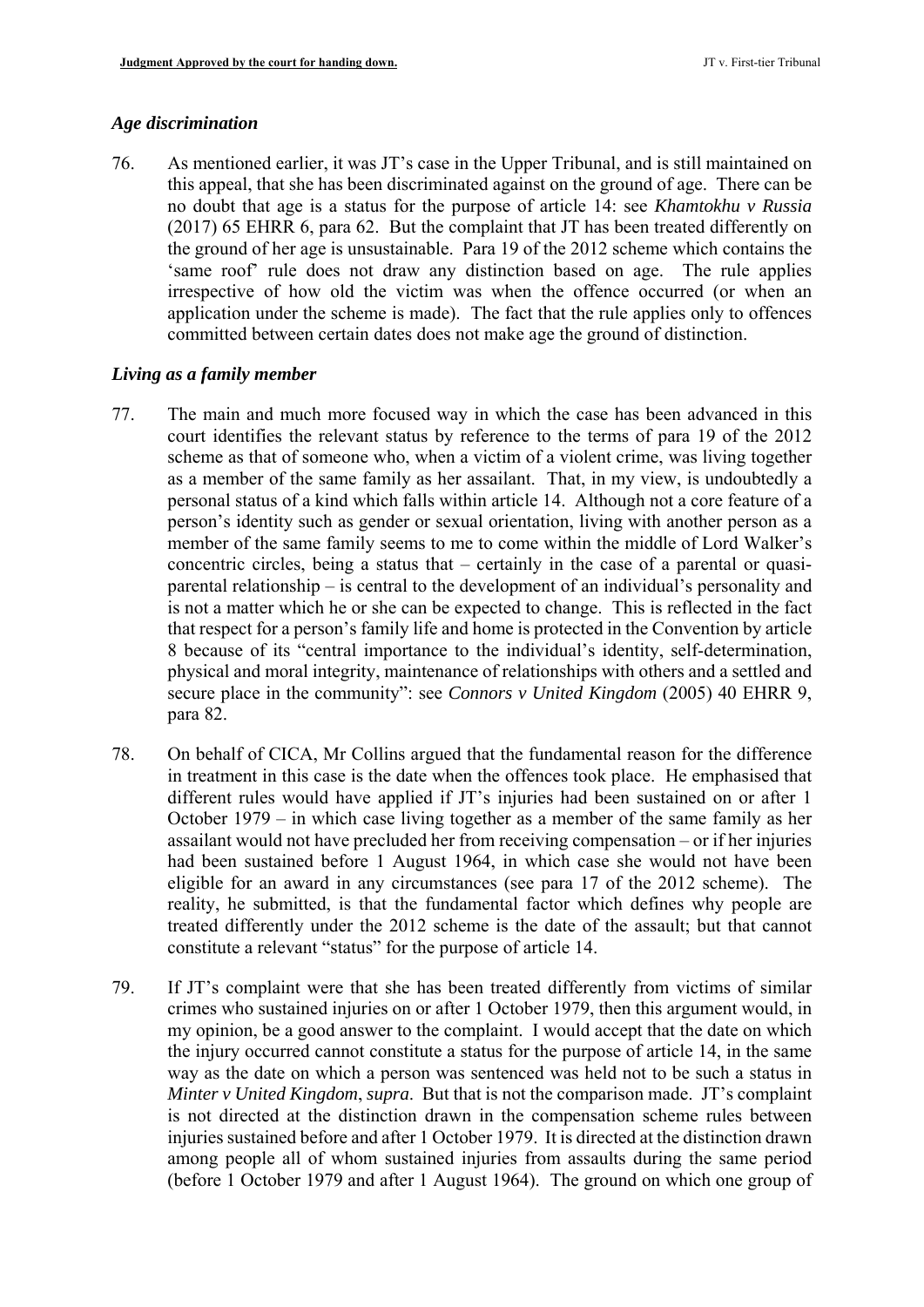were living together as a member of the same family as their assailant when the offence such persons is treated differently (by being barred from receiving compensation) from others whose situation is otherwise analogous is solely that those in the excluded group was committed.

80. Once the relevant comparator group is correctly identified, I think it can be clearly seen that the difference in treatment complained of is based on a ground which constitutes a status for the purpose of article 14.

### *The test of justification*

- 81. The next question is whether the difference in treatment complained of in this case constitutes "discrimination" prohibited by article 14. According to settled case law, to realise it: see e.g. *Rasmussen v Denmark* (1985) 7 EHRR 371, para 38; *Petrovic v Austria* (2001) 33 EHRR 14, para 30. It is also well settled in the case law of the European Court of Human Rights that states have a certain "margin of appreciation" in applying this test, the breadth of which will vary according to "the circumstances, the subject matter and the background": see e.g. *Rasmussen v Denmark* (1985) 7 EHRR this depends on whether the state can show an "objective and reasonable justification" for the difference in treatment, judged by whether it has a legitimate aim and there is a "reasonable relationship of proportionality" between the aim and the means employed 371, para 40; *Petrovic v Austria* (2001) 33 EHRR 14, para 38.
- 82. In its judgment on the merits in *Stec v United Kingdom* (2006) 43 EHRR 74, para 52, the Grand Chamber having made this point said:

 better placed than the international judge to appreciate what is in "A wide margin is usually allowed to the state under the Convention when it comes to general measures of economic or social strategy. Because of their direct knowledge of their society and its needs, the national authorities are in principle the public interest on social or economic grounds, and the Court will generally respect the legislature's policy choice unless it is 'manifestly without reasonable foundation'." [citations omitted]

Although this statement was referring to the margin of appreciation afforded to national authorities by an international court, the UK Supreme Court held in *Humphreys v Revenue and Customs Commissioners* [2012] UKSC 18; [2012] 1 WLR 1545, paras 15-20, that the "manifestly without reasonable foundation" test is also the test to be applied by a UK domestic court when examining a justification advanced for a difference in treatment in a matter of economic or social policy. This has been confirmed by the Supreme Court in a number of subsequent cases: see *R (SG and JS) v Secretary of State for Work and Pensions (Child Poverty Action Group Intervening)*  [2015] UKSC 16; [2015] 1 WLR 1449, paras 11, 93; *Mathieson v Secretary of State for Work and Pensions* [2015] UKSC 47; [2015] 1 WLR 3250, paras 26-27; *R (Tigere) v Secretary of State for Business, Innovation and Skills* [2015] UKSC 57; [2015] 1 WLR 3820, paras 27, 75-77; *R (MA) v Secretary of State for Work and Pensions* [2016] UKSC 58; [2016] 1 WLR 4550, paras 36-38.

 unless it is "manifestly without reasonable foundation" differs from a test of 83. It is not immediately obvious how a test which requires a policy choice to be respected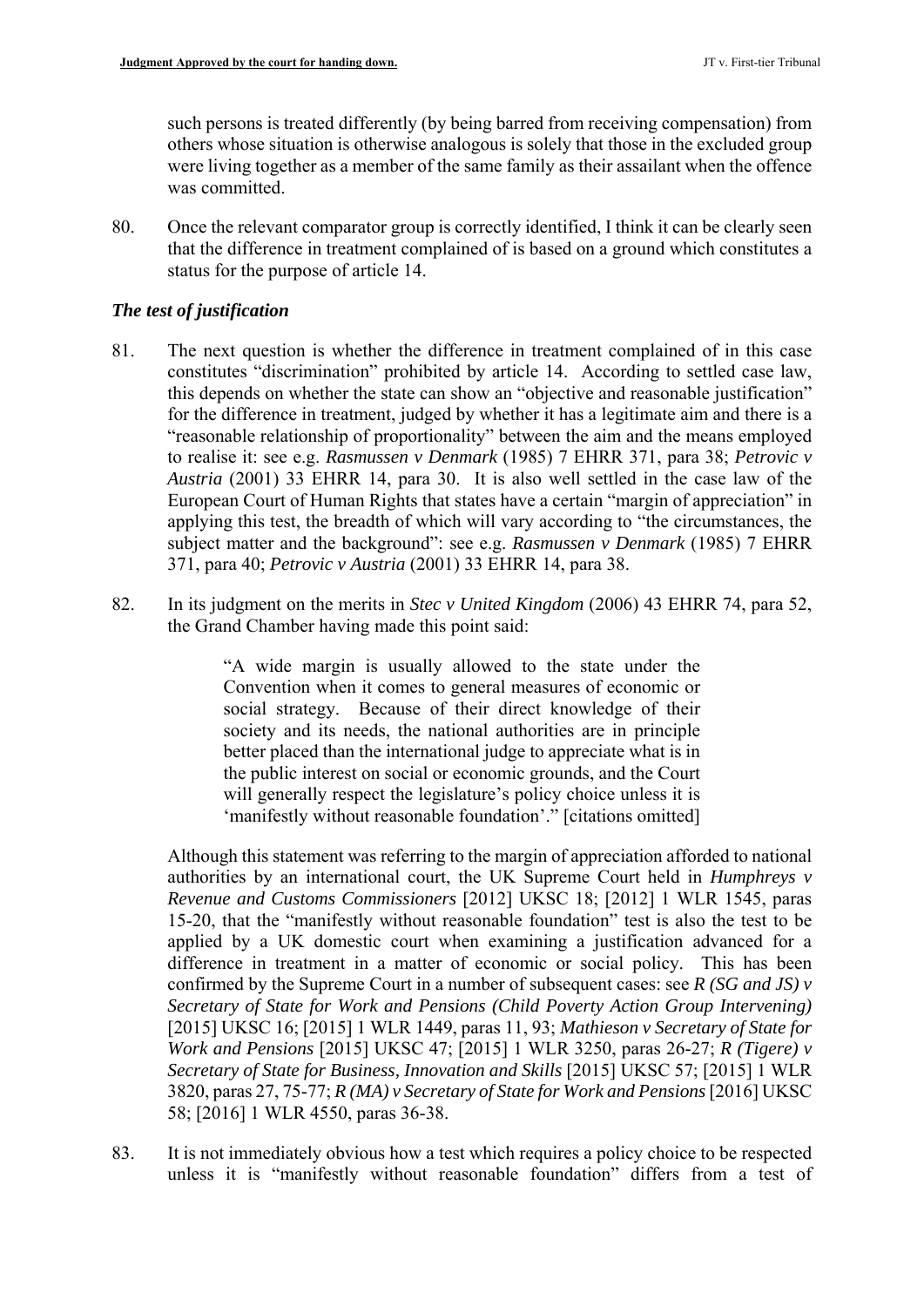irrationality. Nevertheless, it is also firmly established and is common ground in the present case that the test for justification remains one of proportionality. The canonical formulation of that test is now that of Lord Reed in *Bank Mellat v HM Treasury (No 2)*  [2013] UKSC 39; [2014] AC 700, para 74, where he identified the assessment of proportionality as involving four questions:

 important to justify the limitation of a protected right, (2) "(1) whether the objective of the measure is sufficiently whether the measure is rationally connected to the objective, (3) whether a less intrusive measure could have been used without unacceptably compromising the achievement of the objective, and (4) whether, balancing the severity of the measure's effects on the rights of the persons to whom it applies against the importance of the objective, to the extent that the measure will contribute to its achievement, the former outweighs the latter."

Put more shortly, the question at step four is whether the impact of the rights' infringement is disproportionate to the likely benefit of the impugned measure: ibid. Another way of framing the same question is to ask whether a fair balance has been struck between the rights of the individual and the interests of the community: see *Bank Mellat v HM Treasury (No 2)* [2013] UKSC 39; [2014] AC 700, para 20 (Lord Sumption).

- foundation" test relates to this four-stage assessment of proportionality. Lord Mance stage where the court is required to weigh the benefits of the measure against its impact 84. In *In re Medical Costs for Asbestos Diseases (Wales) Bill* [2015] UKSC 3; [2015] AC 1016, paras 46-52, Lord Mance (giving the lead judgment in the Supreme Court) discussed at some length the question of how the "manifestly without reasonable concluded that the test is applicable at the first stage, when asking whether the measure has a legitimate aim, and possibly at the second and third stages. However, at the fourth on individual rights, it may be appropriate to give significant weight to the choice made by the legislature but "the hurdle to intervention will not be expressed at the high level of 'manifest unreasonableness'" (paras 46 and 52). Lord Thomas, who gave the other judgment, agreed with Lord Mance on this point (para 114). This view has since been endorsed by Lord Wilson in giving the majority judgment in *R (A) v Secretary of State for Health (Alliance for Choice and others intervening)* [2017] UKSC 41; [2017] 1 WLR 2492, para 33.
- the interests of the community. Counsel for CICA disputed this, relying on other 85. On this authority counsel for JT and for the Equality and Human Rights Commission submitted that the criterion of whether the policy choice made is "manifestly without reasonable foundation" is not relevant at the final stage of assessing proportionality in asking whether a fair balance has been struck between the rights of the individual and decisions of the Supreme Court in which no distinction has been drawn between different stages of the proportionality assessment in applying the "manifestly without reasonable foundation" test. They relied above all on *R (MA) v Secretary of State for Work and Pensions* [2016] UKSC 58; [2016] 1 WLR 4550, where a Supreme Court of seven justices unanimously rejected an argument that the courts below had been wrong to apply the "manifestly without reasonable foundation" test and the Supreme Court itself applied the test without referring to proportionality. Counsel for CICA also emphasised that the *Medical Costs* case and the *Alliance for Choice* case were not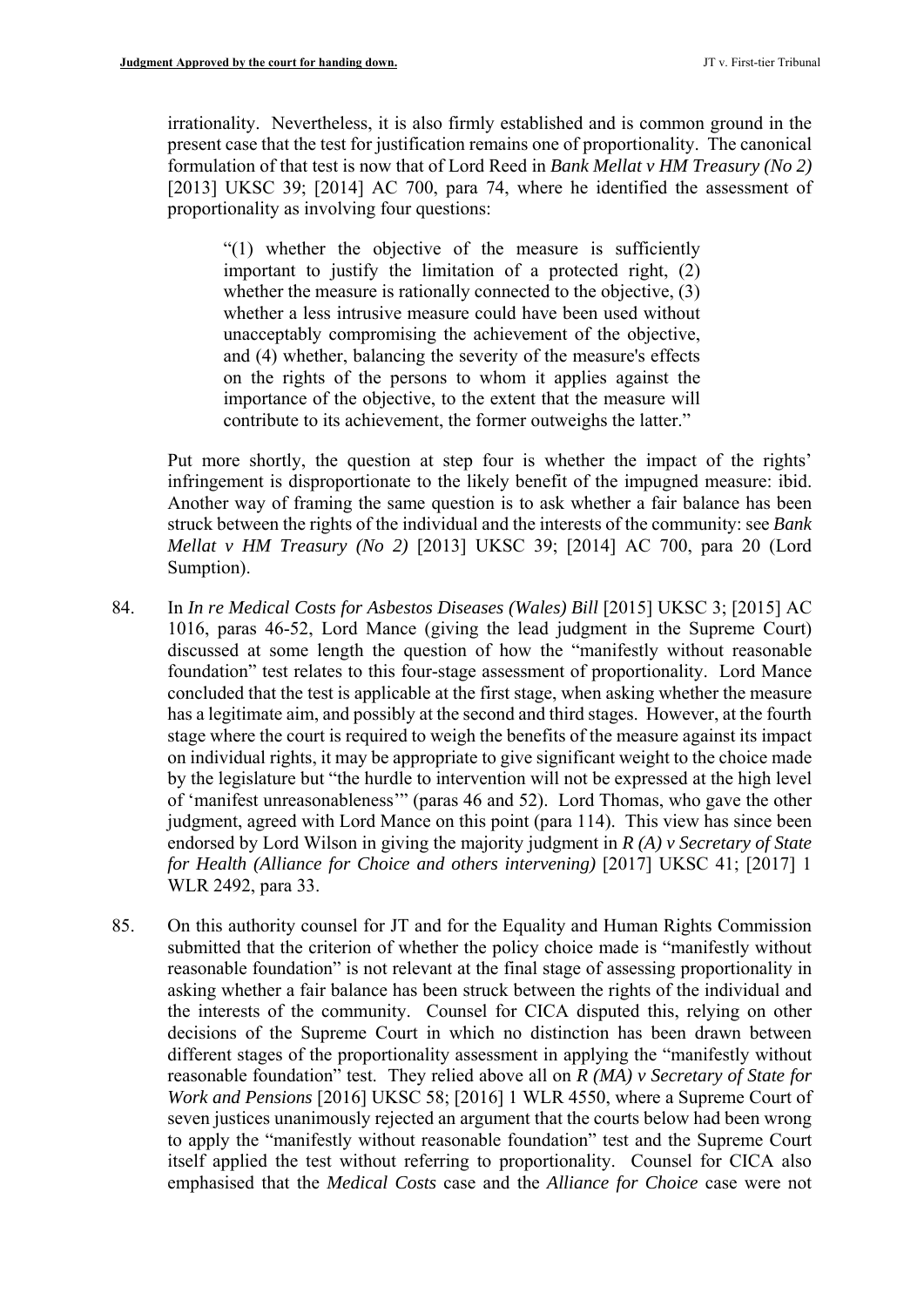concerned with the provision of state benefits: the former involved the retrospective deprivation of property and the latter was concerned with the provision of abortion services, a quite different field.

 legislature. Moreover, there is nothing in the *Stec* case (or other jurisprudence of the European Court of Human Rights) from which the "manifestly without reasonable special rule in benefit cases. However, the approach endorsed in the *Medical Costs* and *Alliance for Choice* cases has not been explicitly discussed or applied in other decisions. 86. I do not accept that the *Medical Costs* and *Alliance for Choice* cases can be distinguished on the ground that they did not involve the provision of state benefits. Both involved matters of economic or social policy which fell squarely within the area where the court will be very slow to substitute its view for that of the executive or foundation" test derives, and no reason in principle or logic, to adopt a different and It may be that at some point the Supreme Court will re-visit and clarify the correct analysis. That said, whether, at the stage of assessing whether a policy choice strikes a fair balance, the "hurdle for intervention" is pitched at the level of "manifest unreasonableness" or something slightly less is a point of some nicety which seems unlikely to make a practical difference in many cases. Certainly it would make no difference to my conclusions in the present case. In these circumstances I propose to apply both versions of the test.

### *Intensity of review*

87. Although broad, the margin which the court should afford to a policy choice on a matter of economic or social strategy is nevertheless not without limit. As Lord Neuberger stated in the *RJM* case (para 57):

> "Of course, there will come a point where the justification for a position that, even with the broad margin of appreciation policy is so weak, or the line has been drawn in such an arbitrary afforded to the state, the court will conclude that the policy is uniustifiable."

In determining where this point comes, three important considerations emerge from the case law.

- 88. First, the fact that the hurdle for intervention is a high one does not mean that justifications put forward for the measure in question should escape careful scrutiny. "On analysis it may indeed lack a reasonable basis": see *Humphreys v Revenue and Customs Commissioners* [2012] UKSC 18; [2012] 1 WLR 1545, para 22 (Baroness Hale). Nor can this displace the fundamental principle that ultimately it is for the court to decide whether or not there has been a breach of a Convention right.
- the applicant on grounds of her nationality. Lord Toulson said that in that case "there 89. Second, as mentioned earlier, the strength of the reasons required to justify a difference in treatment will vary according to the nature of the ground on which the difference in treatment is based. In the *MA* case (para 37) Lord Toulson accepted that there are cases involving state benefits in which the European Court of Human Rights has spoken of a need for weighty reasons to justify a difference in treatment. He gave the example of *Andrejeva v Latvia* [2009] 51 EHRR 28, where state pension rules discriminated against was, on the face of it, no reasonable foundation for such discrimination, and in those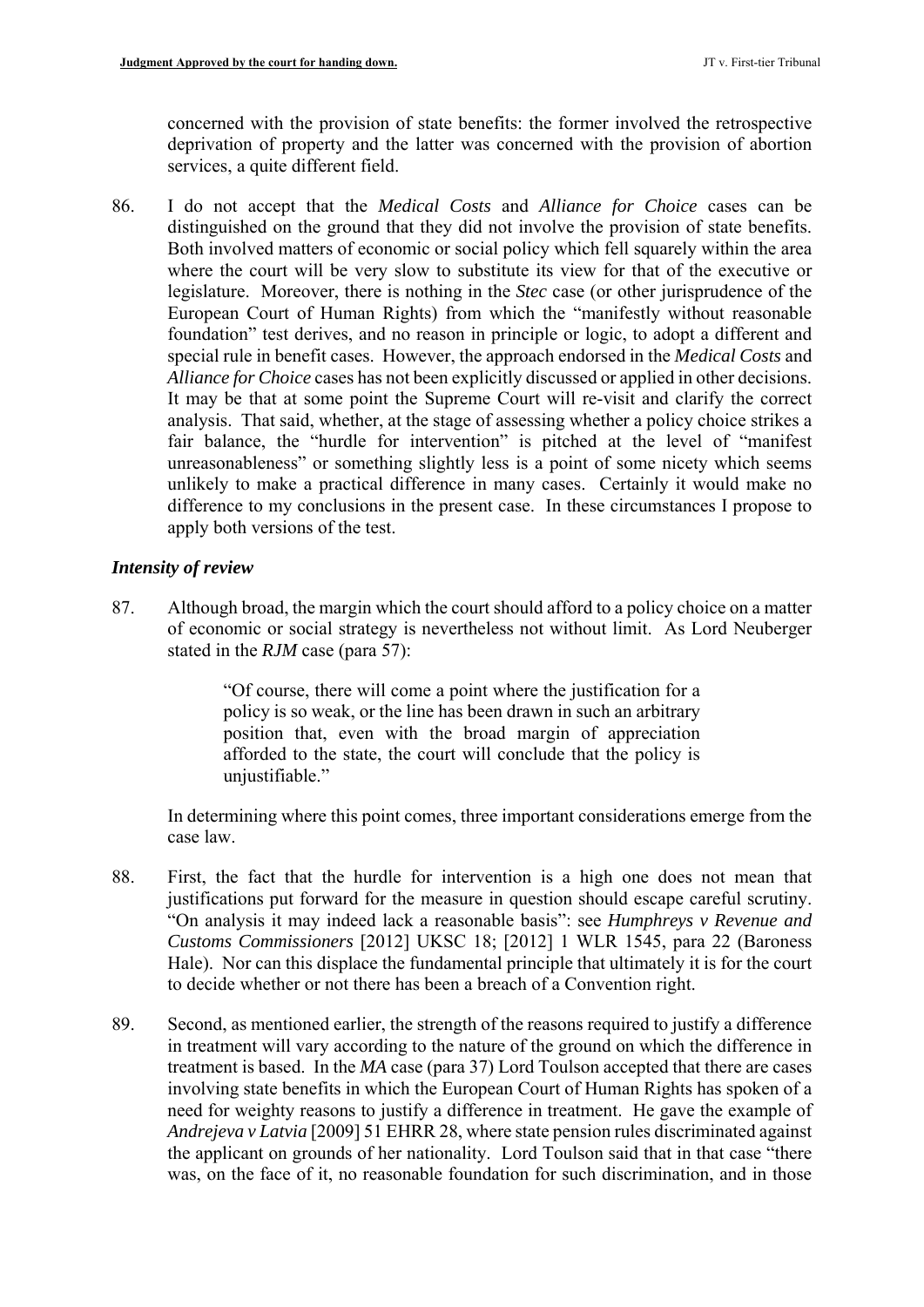circumstances it was for the state to produce a good reason to justify it." In other words, the nature of the ground on which the difference in treatment is based will affect the readiness of the court to find that there was manifestly no reasonable foundation for it.

 90. Third, a further important factor is whether or to what extent the values or interests choice was made. Thus, it is clear that where the public authority has addressed the considerations in making its decision, a court will be slower to upset the balance which the public authority has struck. But where there is no indication that this has been done, *Miss Behavin' Ltd* [2007] UKHL 19; [2007] 1 WLR 1420, para 47; see also paras 26, relevant to the assessment of proportionality were actually considered when the policy particular issue before the court and has taken account of the relevant human rights "[t]he court's scrutiny is bound to be closer and the court may have no alternative but to strike the balance for itself, giving due weight to such judgments as were made by the primary decision-maker on matters he or it did consider": *Belfast City Council v*  37, 91; the *Tigere* case, para 32; and *In Re Brewster*, paras 50-52.

### *Intensity of review in this case*

- sex, which require "very weighty" reasons to justify a difference in treatment. In the raped her, starting before she was aged five. To treat a situation not of her making and 91. Applying these principles to the present case, I have already noted that the ground on which JT is barred from receiving compensation – that she was living as a member of the same family as her assailant – is not one of the 'suspect' grounds such as race or case of a person such as JT who was a minor at the relevant time, however, it was a status which she had no power to change. It was not through any choice of hers that she was living as a member of the same family as her stepfather when he assaulted and which she could not alter as a ground for preventing her from receiving compensation is, on its face, unreasonable.
- 92. Further, the central importance of family life and home particularly in the case of a family when the incident occurred. A good reason is needed to justify a rule which child – to a person's identity makes the sexual abuse of a child by another family member – particularly one with parental responsibility – all the more injurious because it constitutes a grave abuse of trust. If anything, therefore, it might be thought that a victim in JT's position would have a greater claim to be treated as eligible for an award than a person who was assaulted by someone who was not living as a member of their adopts the opposite position.
- considerations. As noted earlier, there was no reference to the 'same roof' rule in the 93. I have already noted that a decision was expressly taken by government to retain the 'same roof' rule when reforms were made to the criminal injuries scheme in 2012. Notably, however, there is nothing in the consultation documents which suggests that, in formulating the 2012 scheme, any account was taken of the relevant human rights consultation paper or in the government's response to the consultation. The rule was mentioned only in the Equality Impact Assessments.
- elimination of unlawful discrimination and other prohibited conduct under the Equality 94. The purpose of those assessments was to analyse the potential impact of the proposals on the matters identified in section 149 of the Equality Act 2010. Those matters are the Act, the advancement of equality of opportunity between those who share a characteristic protected by that Act and those who do not, and the fostering of good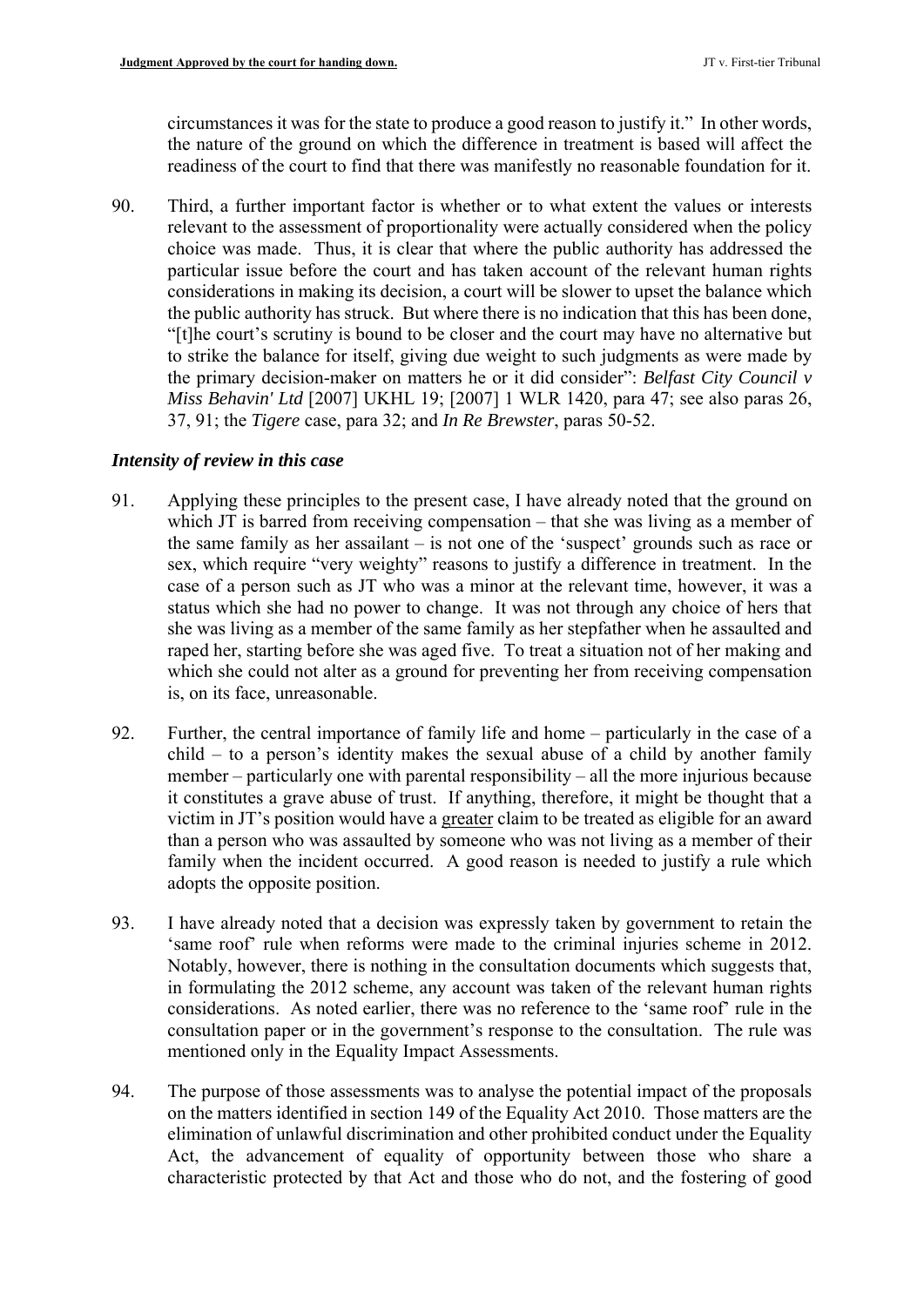between victims of violent crimes according to whether or not they were living as a relations between those who share a protected characteristic and those who do not. Thus, the only question addressed in the Equality Impact Assessments was whether it was justifiable to retain the 'same roof' rule in the light of the potential impacts of doing so on those equality issues (see the discussion quoted at para 28 above). There was no consideration of whether retaining the rule was compatible with article 14 of the European Convention nor of whether – irrespective of any impact on characteristics protected by the Equality Act – it is consistent with basic fairness to discriminate member of the same family as their assailant.

- Assessments, there is no indication that any consideration was given to whether 95. Just as importantly, no doubt because of the limited focus of the Equality Impact retaining the 'same roof' rule was consistent with the principles intended to underpin the criminal injuries compensation scheme and with the scheme's main purpose.
- serious physical or mental injury as the direct result of deliberate violent crime, including sexual offences, of which they are the innocent victims. It was said that particular period, all innocent victims who were living as a member of the same family as their assailant, however serious their injuries, while at the same time awarding 96. I have quoted (at para 22 above) the explanation given in the government consultation paper that the main purpose of the scheme is to provide payments to those who suffer "[t]his purpose underpins all of our proposals". It appears flatly inconsistent with that purpose to exclude from the scheme, as regards offences which occurred during a compensation for what may be far less serious injuries to persons who were not living together with their assailant at the relevant time. This also appears inconsistent with the policy stated in the government's consultation paper of attaching a high priority to awards for victims of sexual offences (see para 23 above).
- 'same roof' rule and the first two principles, in particular, are directly inconsistent with assailant conflicts with the principle of focusing resources on the most seriously injured. It also conflicts with the principle of recognising public concern for those who have 97. I have also quoted at para 20 above the principles said to have been taken into account in formulating the 2012 scheme. None of those principles is capable of justifying the it. Excluding all applicants who were living as a member of the same family as their been the victims of particularly distressing crimes such as sexual assaults on children.
- so far as it relates to applications under the scheme. Article 14 of the European 98. Furthermore, although the fifth principle underpinning the reforms was that of "ensuring reforms comply with our legal obligations, both domestic and European", a footnote in the consultation paper identified the core legal framework for this purpose as the Criminal Injuries Compensation Act 1995, Directive 2004/80/EC, the Compensation Convention and article 6 of the European Convention on Human Rights Convention on Human Rights was not mentioned. There is nothing to suggest that it was considered.

# *Justifications for the 'same roof' rule*

99. Notwithstanding these points, the fact remains that the decision to retain the 'same roof' rule was a deliberate policy choice made by the Secretary of State for reasons which were given in the Equality Impact Assessments and which Parliament confirmed when it approved the 2012 scheme. On what is undoubtedly a matter of social and economic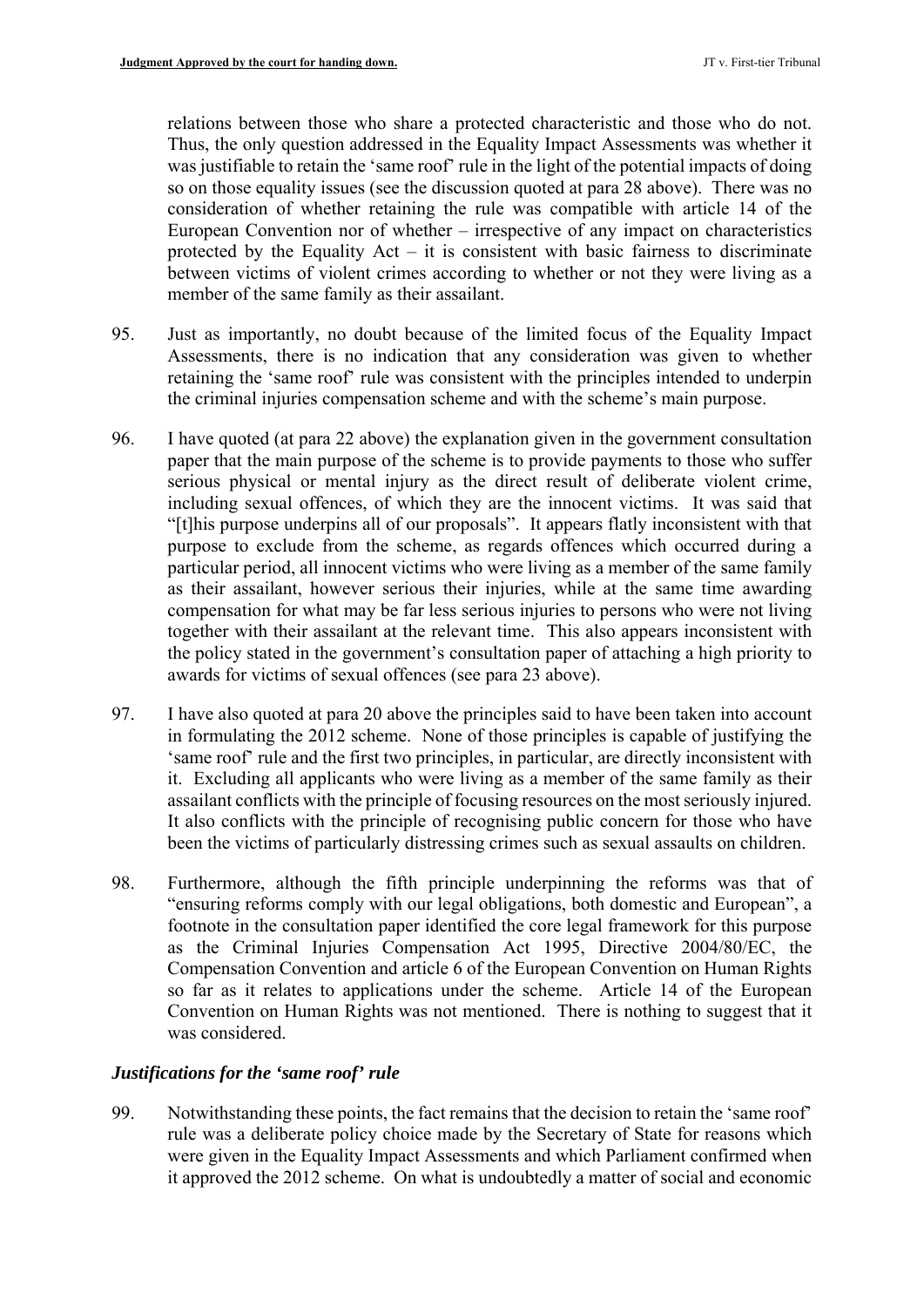policy, a court must afford a very wide latitude in examining the adequacy of those reasons.

 Assessments. Although counsel for CICA did not seek to rely on them, I will first 100. Four justifications for the rule were given or mentioned in the Equality Impact address what appear from the Parliamentary record to have been the two original reasons for including the 'same roof' rule in the first criminal injuries compensation scheme when it was introduced in 1964. Both of these reasons are referred to in the assessments. I will then consider the two main reasons given in the assessments for retaining the rule, which are those on which counsel for CICA relied.

### *Benefiting from an award*

- 101. As noted earlier, the Equality Impact Assessments identified the aim of the 'same roof' rule as being to prevent an assailant from benefiting from an award. That is unquestionably a legitimate aim. But it would be hard to suggest that a rule which living together as members of the same family at the time of the incident, unless the precludes any award from being made to an applicant who was living with their assailant at the time of an incident which occurred over 30 years ago – irrespective of their present situation – is rationally connected to that aim. There are in any case alternative and obviously better targeted means of ensuring that an assailant does not benefit from an award. Such alternative means have been adopted for victims of injuries sustained after 1 October 1979. They are now embodied in paras 20 and 21 of the 2012 scheme. Those rules comprise: (a) a general prohibition against making an award if an assailant might benefit from it; and (b) a more specific rule which prevents an award from being made in cases where the applicant and the assailant were adults applicant and the assailant no longer live together and are unlikely to do so again. Until 2012 there was an additional restriction in such cases which prevented an award from being made unless a prosecution had been brought (or there were good reasons why a prosecution had not been brought). But, as described at para 26 above, this restriction was removed when the rules were revised because the government was satisfied that it was unnecessary and that the other rules were sufficient to ensure that an offender does not benefit from an award.
- 102. In circumstances where the rules in paras 20 and 21 of the current scheme are as a before that date. Still less could it rationally be suggested that the 'same roof' rule is a from an award. Nor indeed has CICA attempted to justify the existence of the rule by matter of policy regarded as sufficient to ensure that the assailant does not benefit from an award made in respect of injuries sustained on or after 1 October 1979, I can see no rational basis for regarding them as inadequate in cases where injuries were sustained proportionate means of achieving the aim of preventing an assailant from benefiting reference to that aim.

# *Difficulties of proof*

 committed against a member of the offender's family living with him at the time of the Equality Impact Assessments, where it was said that to open the scheme up to claims 103. Apart from concern to avoid benefiting the offender, the other reason given for adopting the 'same roof' rule when a criminal injuries scheme was first introduced in 1964 was concern that it would be difficult to ascertain the facts of offences which were offence (see paras 9 and 10 above). There is a residual trace of this argument in the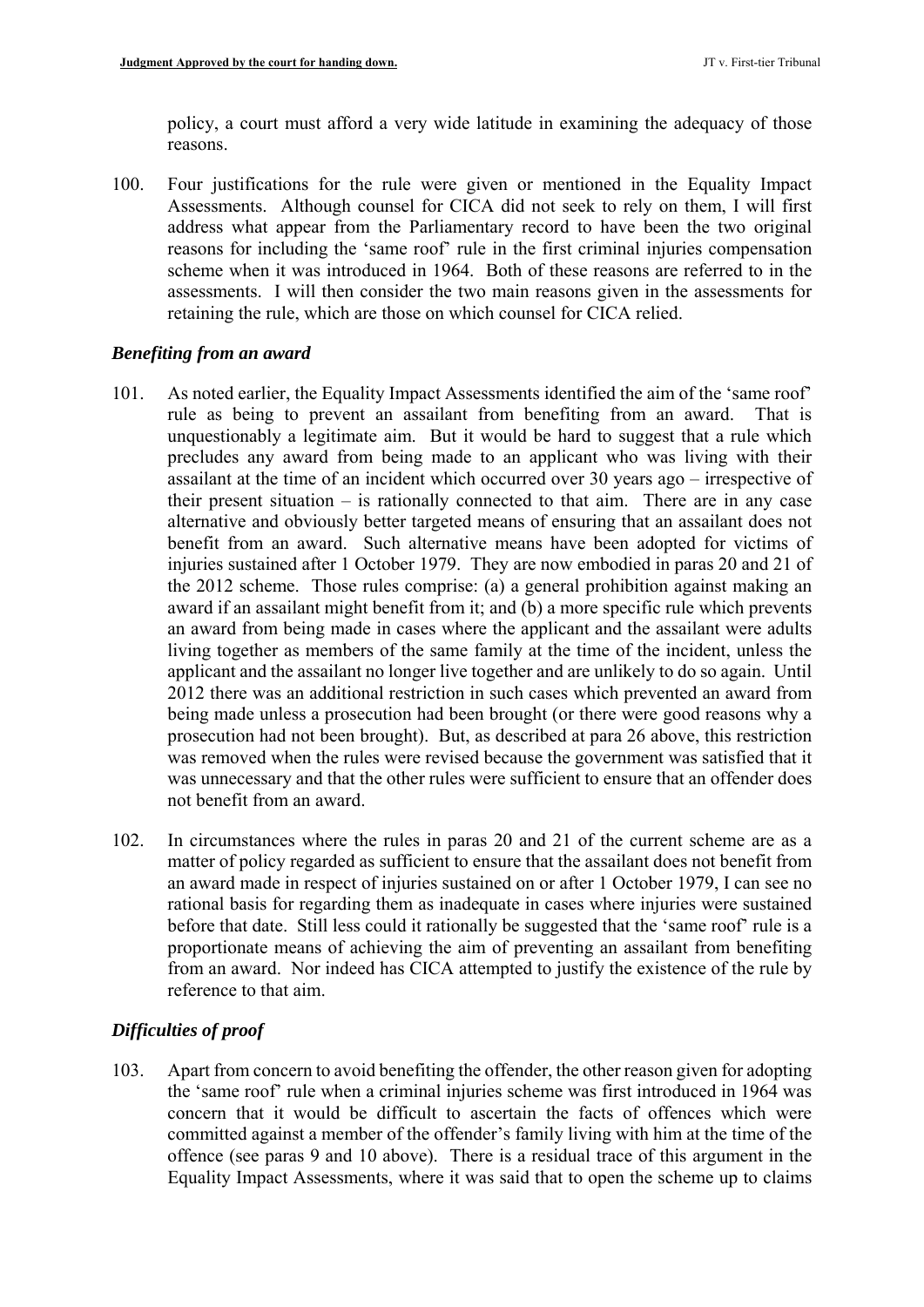in respect of injuries sustained between 1964 and 1979 "could create difficulties for claims officers in establishing the link between the offence and the injuries" (see para 28 above).

- as their assailant at the time of the offence. The potential difficulties of investigating as a matter of policy these rules are regarded as a sufficient filter to address the potential offence was committed (but is not now) than in other cases. It is even harder to conceive to deal with them. In particular, it is hard to envisage any basis on which the by a claims officer might be considered an inadequate safeguard – especially when it is as members of the same family at the time of the offence. Even if, however, for some 104. The fact is, however, that claims can already be made in respect of injuries sustained between 1964 and 1979 by victims who were not living as a member of the same family such historic claims have not been considered a good reason for excluding them from the scope of the scheme. Instead, those difficulties have been addressed by rules which provide that applications in respect of such injuries will only be accepted if (a) the applicant was a child on the date of the incident and makes the application within two years of the first report of the incident to the police (or due to exceptional circumstances the applicant could not have applied earlier); and (b) a claims officer is satisfied that the evidence presented in support of the application means that it can be determined without further extensive enquiries by a claims officer (see para 35 above). Given that difficulties of investigating historic claims in some cases, it hard to conceive why they should not be regarded as sufficient in all cases. In particular, it is hard to see why the difficulties for claims officers in establishing the link between the offence and injuries sustained between 1964 and 1979 should be considered inherently greater in cases where the victim was living as a member of the same family as the assailant when the why, if the difficulties are for some reason thought to be greater, the restrictions on making historic claims already contained in the scheme might not be thought adequate requirement that a claims officer must be satisfied that the evidence presented in support of the application means that it can be determined without further extensive enquiries considered adequate in cases where the victim and the assailant were not living together reason that safeguard was believed not to be enough, a justification would be needed for imposing a complete ban on accepting applications rather than imposing an additional requirement such as the requirement that an award will not be made unless a prosecution has been brought (or there are good reasons why not). That said, as this latter requirement was abolished in 2012 for cases where the victim's injuries were sustained after 1 October 1979 (and which could therefore relate to an incident which occurred nearly 40 years ago), it is not apparent why it should be thought necessary in cases where the victim's injuries were sustained before that date. In any event in JT's case there has of course not only been a prosecution but the offences have been proved beyond reasonable doubt by convictions at a criminal trial.
- 105. The essential point is that, if the 'same roof' rule is to be justified by reference to difficulties in ascertaining the facts, some form of rational explanation would need to be given which relates the distinction drawn by the rule to such difficulties. But none has been offered.

#### *'Twas ever thus*

 106. I turn to consider the two main reasons for retaining the 'same roof' rule given in the Equality Impact Assessments. These are the reasons on which CICA relies.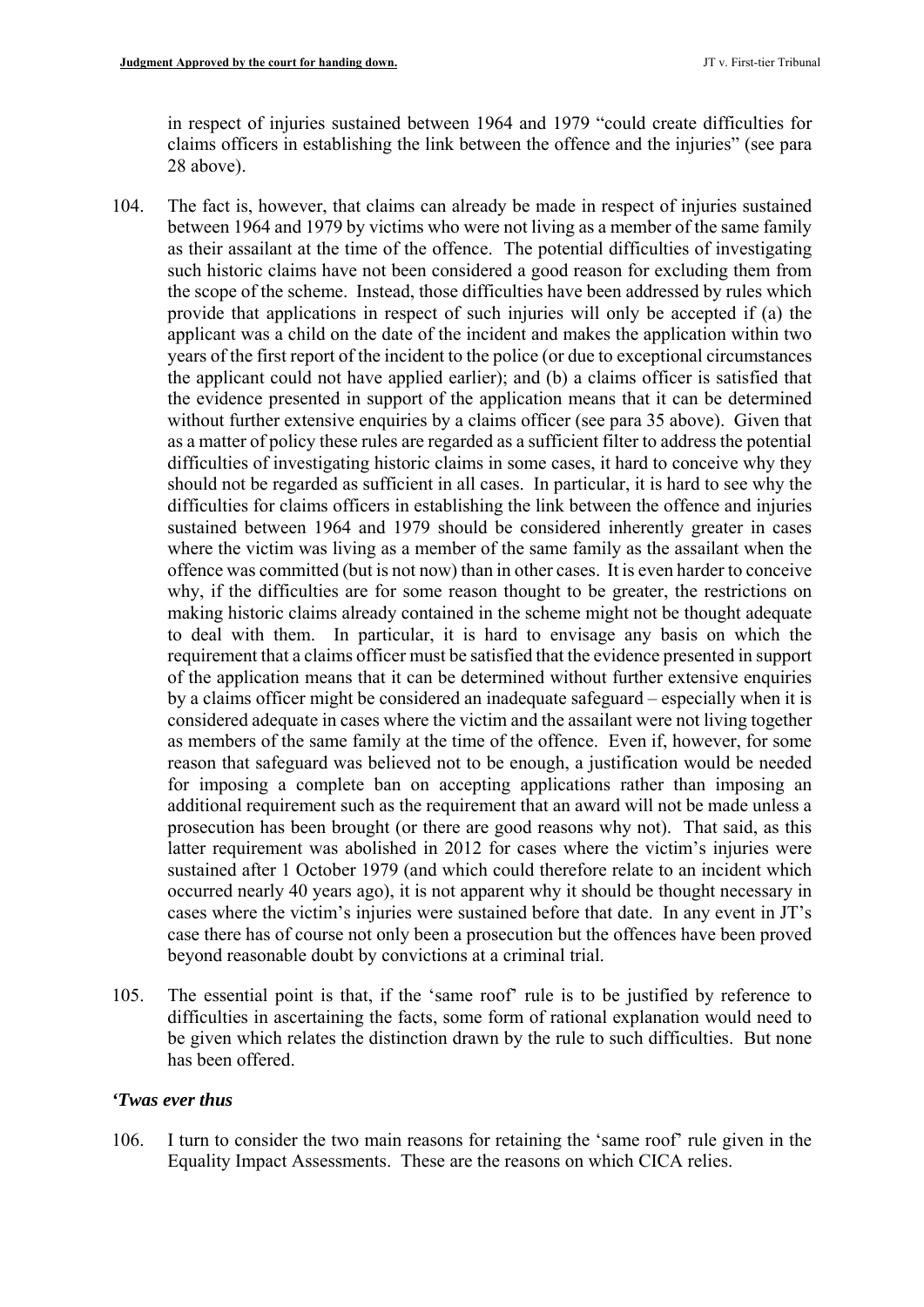- application relates to a historic injury. That was the approach taken when the 2012 injury sustained many years earlier. That means, for example, that if an application is not been prosecuted (or there are good reasons why a prosecution has not been brought). 107. The first is that the decision taken in 1979 to change the rules prospectively rather than retrospectively was "a legitimate choice made at the time, and was in line with the general approach that changes are ordinarily made going forward, rather than in respect of historic claims" (see para 27 above). There was some debate at the hearing of the appeal about what the general approach has been when making changes to the criminal injuries compensation scheme in terms of retrospective effect. It was pointed out by Mr Coppel QC representing the Equality and Human Rights Commission that in most cases when a new scheme has been introduced its rules have applied to all applications for compensation received after the date when the scheme came into force, even if the scheme was introduced (see para 32 above). Any application for compensation received after the scheme came into force on 30 September 2012 is to be determined in accordance with the 2012 scheme rules, even if the application relates to a criminal made now by someone who sustained a criminal injury in 1980 from an incident which occurred when the applicant and the assailant were adults living together as members of the same family, the application will not be defeated by the fact that the assailant has This is so even though that would have prevented an award from being made under previous schemes. In that sense, the rules have been changed to abolish the prosecution requirement retrospectively. There seems no reason in principle why a similar change could not have been made to abrogate the 'same roof' rule.
- policy choice which it is within the province of government to make. Moreover, I have 108. Nevertheless, I would readily accept that to change rules only in relation to injuries sustained after the rule change occurred would, generally speaking, be a legitimate already accepted that a complaint that different rules apply in relation to injuries sustained before and after 1 October 1979 is not within the scope of article 14 at all.
- 109. What I do not accept is that a policy of changing rules only prospectively is capable of justifying a decision to perpetuate existing discrimination. In circumstances where victims of violent crimes who sustained injuries before 1 October 1979 are in general eligible for awards, as they are under the 2012 scheme, in the absence of some other justification it cannot be a good reason for excluding one group of victims from being considered for awards that they were excluded before. If it were, then no discriminatory rule or practice would ever need to be changed. As it was well put by Ms Morris QC, it is not a reasonable foundation for a decision to retain an otherwise unjustifiable rule simply to say "'twas ever thus".

# *Containing costs*

 for retaining the 'same roof' rule is that removing it would have the effect of increasing the long term" (see para 28 above). Counsel for CICA argued that, in the light of that limited for others. It was submitted that such choices are pre-eminently choices for the 110. The principal reason given in the Equality Impact Assessments and relied on by CICA the scheme's potential liability in an uncertain way and would also involve a significant administrative burden for CICA in circumstances where one of the aims of the reforms in 2012 was "to reduce the burden on the taxpayer and make the scheme sustainable in aim, choices had to be made between those to whom compensation would be paid and those to whom it would not: if the scheme were extended for some it might have to be democratically elected branches of government to make.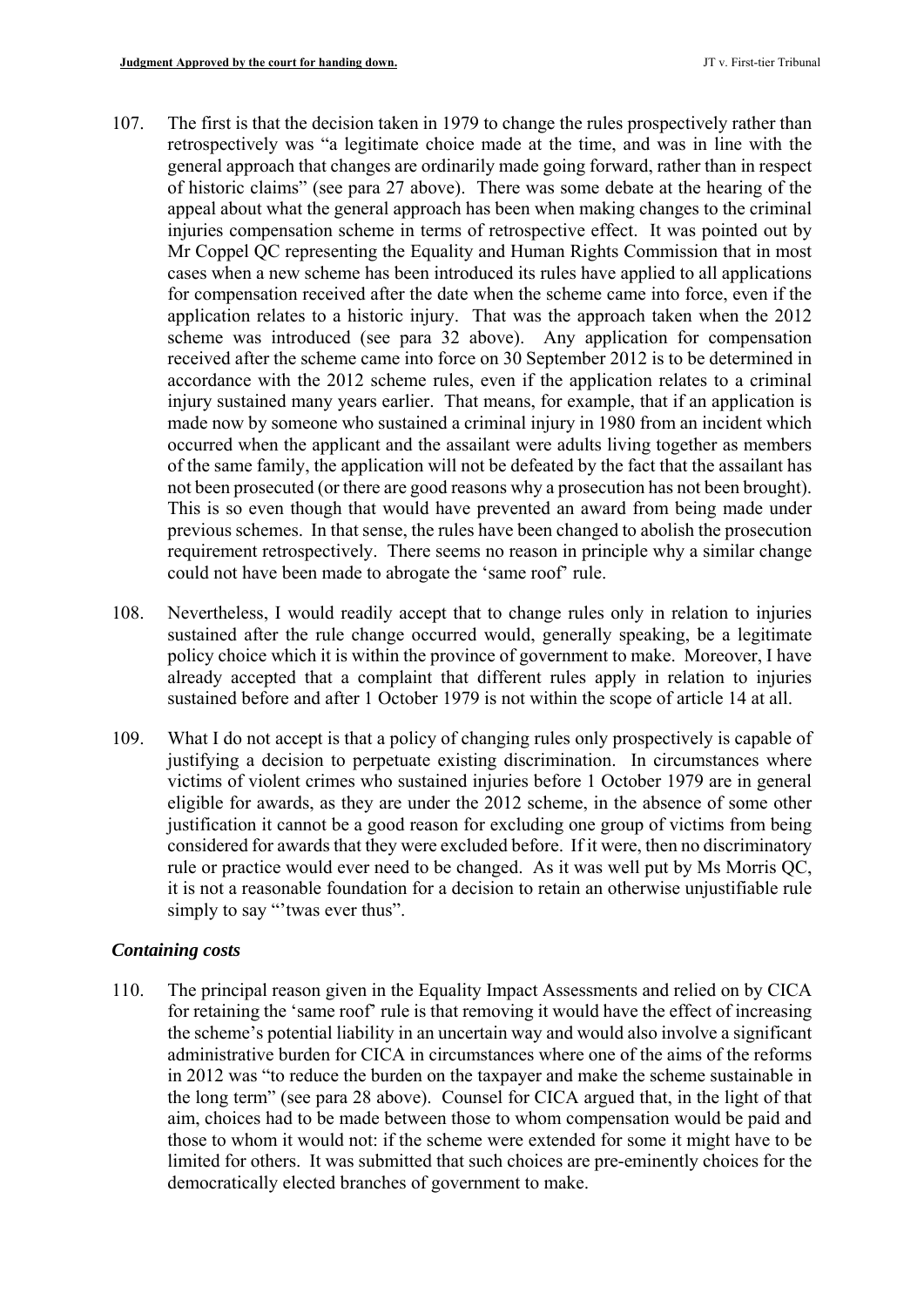- for the Secretary of State to make with the approval of Parliament. Nevertheless, that for paying compensation to victims of crime, those funds must be allocated according 111. I fully accept that what level of resources to allocate to the criminal injuries compensation scheme and how to allocate those resources are pre-eminently choices freedom of choice is not completely unconstrained. In particular, it cannot be a sufficient reason for excluding a category of persons who have suffered injuries as a direct result of violent crimes from a scheme designed to compensate people who have suffered such injuries that doing so would save money. Although a wide margin is accorded to the Secretary of State in choosing how to allocate the funds made available to some rational set of criteria and not in a wholly arbitrary way. So, for example, it would not be rational let alone consistent with article 14 of the Convention to refuse to make awards to persons who sustained injuries between certain dates on the ground that they were living north of Watford when their injuries were sustained or that they are left-handed or that their assailant had dark hair.
- 112. In designing the 2012 scheme, the Secretary of State formulated a rational set of injuries as the direct result of deliberate violent crimes, including sexual assaults, from principles and policies for allocating the budgeted resources, which were set out in the consultation paper. It is not for the courts to question those principles and policies. But, as already discussed, preventing innocent victims who have suffered serious being considered for awards for the sole reason that their assailant was living with them as a family member at the time cannot be said to further the principles and policies underpinning the scheme. On the contrary, it is inconsistent with those principles and with the scheme's main purpose.
- Such an approach in any event manifestly fails to strike a fair balance between the 113. Put in terms of proportionality, saving a potentially significant and uncertain cost is undoubtedly a legitimate aim and the 'same roof' rule is at least causally connected to that aim. However, there are plainly other ways of saving money which do not involve excluding a group of applicants from the scheme on an arbitrary and irrational basis. objective of saving cost and the rights of individuals in the position of JT.
- relative (see para 3 of this judgment). I do not belittle the injuries which that person childhood, as established at a criminal trial. A scheme under which compensation is when the reason for the difference in treatment – that JT was living as a member of the 114. The arbitrary and unfair nature of the rule which prevents JT from receiving an award of compensation is starkly illustrated by the award which has actually been made to her suffered as a result of two incidents of sexual assault which occurred before 1 October 1979. But it is clear that in terms of severity those incidents cannot stand comparison with the repeated sexual abuse and rape to which JT was subjected during most of her awarded to the relative but denied to JT is obviously unfair. It is all the more unfair same family as her abuser, whereas her relative was not – is something over which JT had no control and is a feature of her situation which most people would surely regard as making her predicament and suffering even worse.
- 115. In these circumstances I have no hesitation in concluding that the difference in treatment of which JT complains is manifestly without reasonable foundation and violates article 14 of the Convention.
- 116. I mentioned that in the Upper Tribunal the case was argued as one of discrimination on the ground of age. Although the judge recognised the possibility that the case might be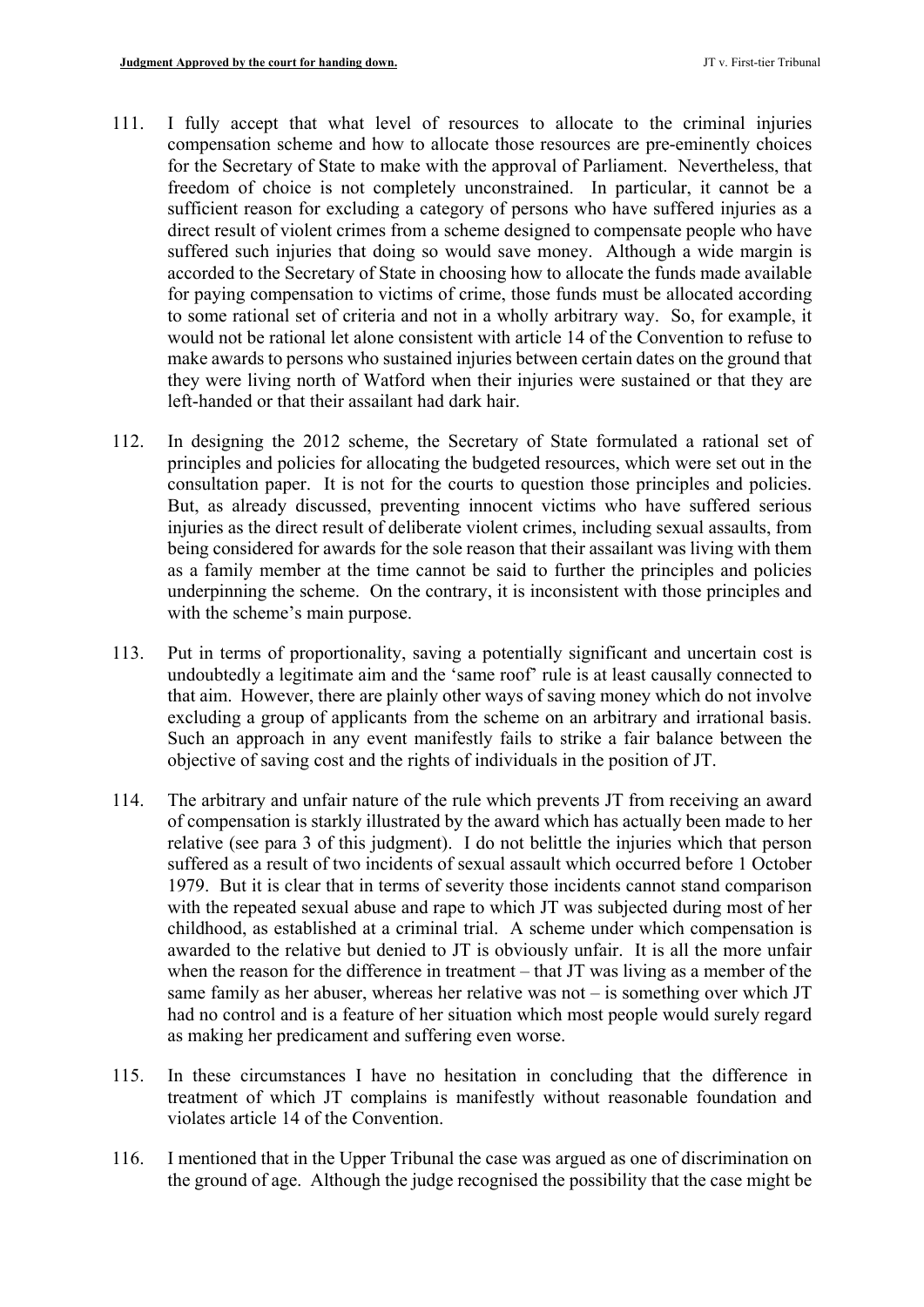framed as one of discrimination, in relation to those suffering injury before 1 October 1979, between people who were then living under the same roof as the assailant and those who were not, he discussed the issue of justification in essentially generic terms and did not focus on whether treating applicants differently on that specific ground is objectively justified.

 other hand, the complaint of discrimination was put on the same ground as it has been bars victims who were living as members of the same family as their assailant from matter of socio-economic policy" (para 43). I have given respectful consideration to 117. In *A v Criminal Injuries Compensation Board* [2017] CSIH 46; 2017 SLT 984, on the on this appeal. The Court of Session (Inner House) was satisfied that the rule which receiving compensation while allowing those who were not so living to do so was justified as "a prudent policy decision concerning the allocation of finite resources in a this decision but, for the reasons given, am unable to agree with it.

#### *Conclusion on article 14*

- 118. I would therefore hold that treating JT as ineligible for an award of compensation on the ground that she was living as a member of the same family as her assailant at the time when he assaulted her is incompatible with article 14 of the Convention.
- 119. Under section 6 of the Human Rights Act 1998, it is unlawful for a "public authority" – which includes a court or tribunal – to act in a way which is incompatible with a Convention right unless (broadly speaking) it is required to do so by primary legislation. The precise test is set out in section  $6(2)$  but it is unnecessary to consider the test in detail as it has not been suggested that section 6(2) is applicable in this case. The 2012 scheme is contained in subordinate legislation and there is nothing in any primary legislation which requires the 2012 scheme to contain the 'same roof' rule or which prevents its removal. In particular, there is nothing in the 1995 Act under which the scheme was made which has that effect. Accordingly, section 6(1) of the Human Rights Act makes it unlawful for CICA (or any other public authority including the First-tier Tribunal) to apply para 19 of the 2012 scheme in JT's case.

#### *Remedy*

- 120. Section 8(1) of the Human Rights Act provides that, in relation to any act of a public authority which the court finds is unlawful, the court may grant such relief or remedy, or make such order, within its powers as it considers just and appropriate.
- 121. In their skeleton arguments for this appeal, counsel for JT and for the Equality and Human Rights Commission invited the court, if the appeal is allowed, to make an order which grants JT's claim for an award of compensation for her injuries. As Ms Morris QC accepted in oral argument, however, the only issue raised in the First-tier Tribunal was whether para 19 of the 2012 scheme prevented an award of compensation from being made to JT. Whether, if not prevented by that rule, she is entitled to be paid an award and, if so, in what amount are not matters which have yet been determined by a claims officer or by the First-tier Tribunal. In these circumstances I would consider that the just and appropriate remedy is to declare that JT is not prevented by para 19 of the 2012 scheme from receiving an award.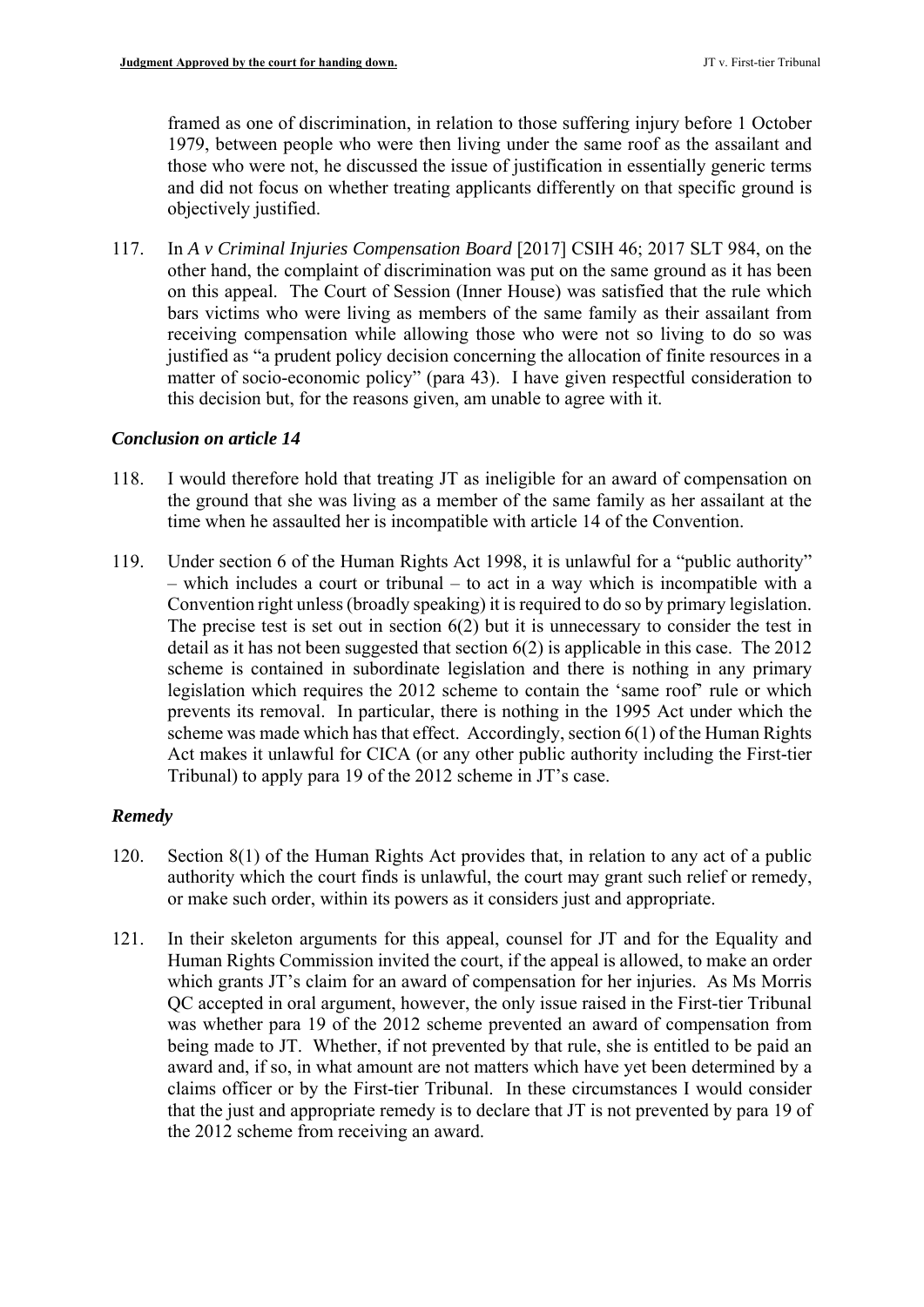legislation cannot be given effect in a way which is compatible with a Convention right 122. The alternative remedy proposed by counsel for JT is simply to declare that para 19 of the 2012 scheme is incompatible with her rights under article 14 of the Convention. However, if what is envisaged is a declaration of incompatibility of the kind provided for in section 4 of the Human Rights Act, such a declaration is only appropriate where primary legislation prevents the removal of the incompatibility: see section 4(4)(b). As I have indicated, that is not the position here. Where, as here, a provision of subordinate and there is no primary legislation which prevents removal of the incompatibility, the court's duty under section 6(1) is to treat the provision as having no effect, as to give effect to it would be unlawful.

# *The Carmichael case*

- 123. On behalf of CICA, Mr Collins submitted that to make any order which 'disapplies' which the cap operates is that Regulation B13 contains rules for calculating the number in the dwelling exceeds by one the number of bedrooms to which the claimant is entitled and 25% where the number of bedrooms in the dwelling exceeds by two or more the para 19 of the 2012 scheme in this case would be inconsistent with the recent decision of this court in *Secretary of State for Work and Pensions v Jayson Carmichael and Sefton Council* [2018] EWCA Civ 548. That case concerned a cap on housing benefit imposed by Regulation B13 of the Housing Benefit Regulations 2006. The way in of bedrooms to which a claimant for housing benefit is entitled. If the number of bedrooms in the dwelling which the claimant occupies exceeds the number of bedrooms to which the claimant is entitled on the basis of this calculation, the claimant's eligible rent is reduced by a percentage. This percentage is 14% where the number of bedrooms number of bedrooms to which the claimant is entitled.
- disabled, cannot share a bedroom with her husband because of her disabilities. Moreover, the regulation allowed an additional bedroom for a child who cannot share of bedrooms to which she and her husband were entitled violated article 14 of the 124. Under the terms of the regulation, Mr Carmichael and his wife, as a couple, were only entitled to one bedroom. This was despite the fact that Mrs Carmichael, who is severely a bedroom but not where the claimant or the claimant's partner cannot share a bedroom because of a disability. In *R (MA) v Secretary of State for Work and Pensions* [2016] UKSC 58; [2016] 1 WLR 4550 the Supreme Court held that in these circumstances to treat Mrs Carmichael as not requiring a separate bedroom when calculating the number Convention. Following that decision the Upper Tribunal made an order for Mr Carmichael's housing benefit to be recalculated without making a 14% deduction for under-occupancy. The issue in the Court of Appeal was whether the Upper Tribunal was right to make that order. The position was complicated by the fact that Mr Carmichael had received discretionary housing payments which he would not have received but for the fact that his housing benefit had been reduced for under-occupancy and which there was a real likelihood that he would not have to repay if his housing benefit were to be re-calculated so that he now received the sums previously deducted. In that event he would effectively have received double provision.
- 125. The argument made by the Secretary of State in the *Carmichael* case and accepted by Regulations so as to reach the conclusion that Mr Carmichael had been underpaid the majority of the Court of Appeal (Flaux LJ and Sir Brian Leveson P) was that the First-tier Tribunal and Upper Tribunal had no power to disapply the Housing Benefit housing benefit. It was not suggested that a court or tribunal can never disapply a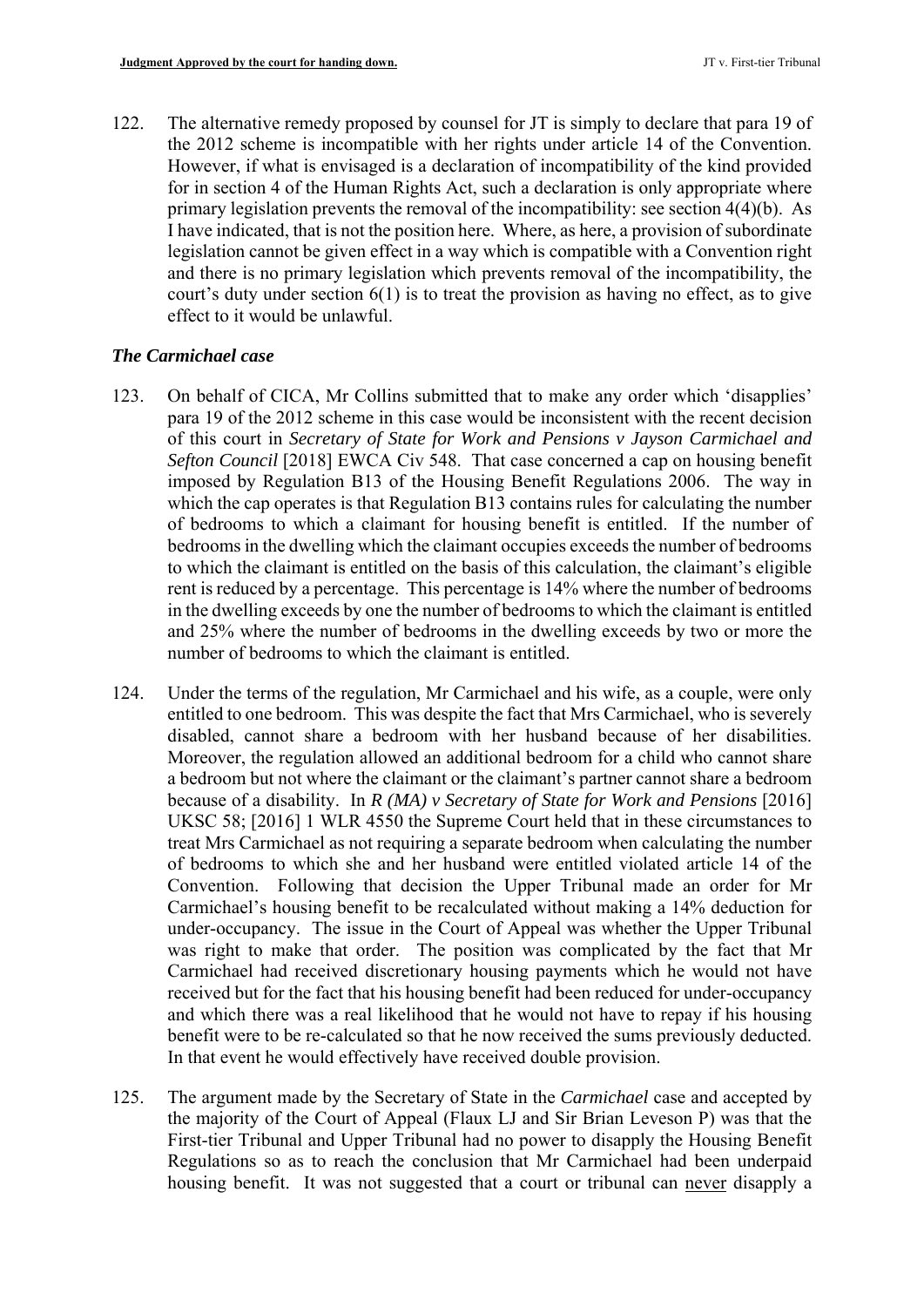Convention right and contrary to section 6(1) of the Human Rights Act. Such a Appeal accepted, was that there was no such power in the *Carmichael* case as there was provision of subordinate legislation where to apply it would be incompatible with a suggestion would be flatly inconsistent with the Human Rights Act and with Supreme Court authority. Thus, counsel for the Secretary of State expressly accepted, as he was bound to do, that there are circumstances in which section 6(1) requires subordinate legislation to be disapplied. What he argued, and what the majority of the Court of no provision of the Housing Benefit Regulations which a court or tribunal could put its finger on as incompatible with Mr Carmichael's right under article 14 of the Convention not to be treated in a discriminatory way.

- 126. In particular, it was said that there was nothing unlawful in the provision which says circumstances where he and his wife could not share a bedroom because of her that, where the number of bedrooms in the dwelling exceeds by one the number of bedrooms to which the claimant is entitled, the claimant's eligible rent is to be reduced by 14%. The problem was not with that provision but with the fact that Regulation B13 did not provide for Mr Carmichael to be entitled to an additional bedroom in disability. But in order to overcome this defect, it would be necessary to re-write the regulation by adding a further category of case where an extra bedroom is allowed. That was something which only Parliament, and not the court or a tribunal, has the power to do.
- 127. I dissented in the *Carmichael* case. I did so because in my view there is no requirement and hence unlawful: see paras 86-89 of the judgment. I also considered that the Secretary of State's argument was inconsistent with authority binding on the Court of Appeal: see paras 90-99. But the other members of the court did not agree with those *Carmichael* case, I would have felt bound to follow the approach adopted by the majority in that case despite my belief that it is impossible to reconcile that approach that, in order to treat subordinate legislation as invalid and of no effect in a particular case by reason of section 6(1) of the Human Rights Act, it must be possible to identify a provision of the legislation which is of itself incompatible with a Convention right views. In these circumstances, if this case had been factually analogous to the with the decision of the Supreme Court in the *Mathieson* case and with other authorities.
- 128. However, this case is not analogous to the *Carmichael* case. There is no difficulty in legislation which has discriminatory effect. Para 19 of the 2012 scheme is such a payments – a factor which Flaux LJ regarded as important in seeking to distinguish that the present case in identifying a particular provision of the relevant subordinate provision. No additional category of person eligible to receive an award needs to be added by introducing a new rule in order to achieve a result which is compatible with article 14. It is sufficient simply to treat para 19 as invalid and without effect in JT's case. There is also no feature of the present case which is in any way comparable to the fact that the claimant in the *Carmichael* case had received discretionary housing case from the *Mathieson* case: see paras 49 and 67 of the judgment in the *Carmichael*  case. In these circumstances, as we are not prevented from doing so by primary legislation, this court is free to disapply para 19. Indeed, section 6(1) of the Human Rights Act makes it unlawful to do otherwise. As Baroness Hale explained in *In Re P and others* [2008] UKHL 38; [2009] 1 AC 173, para 116: